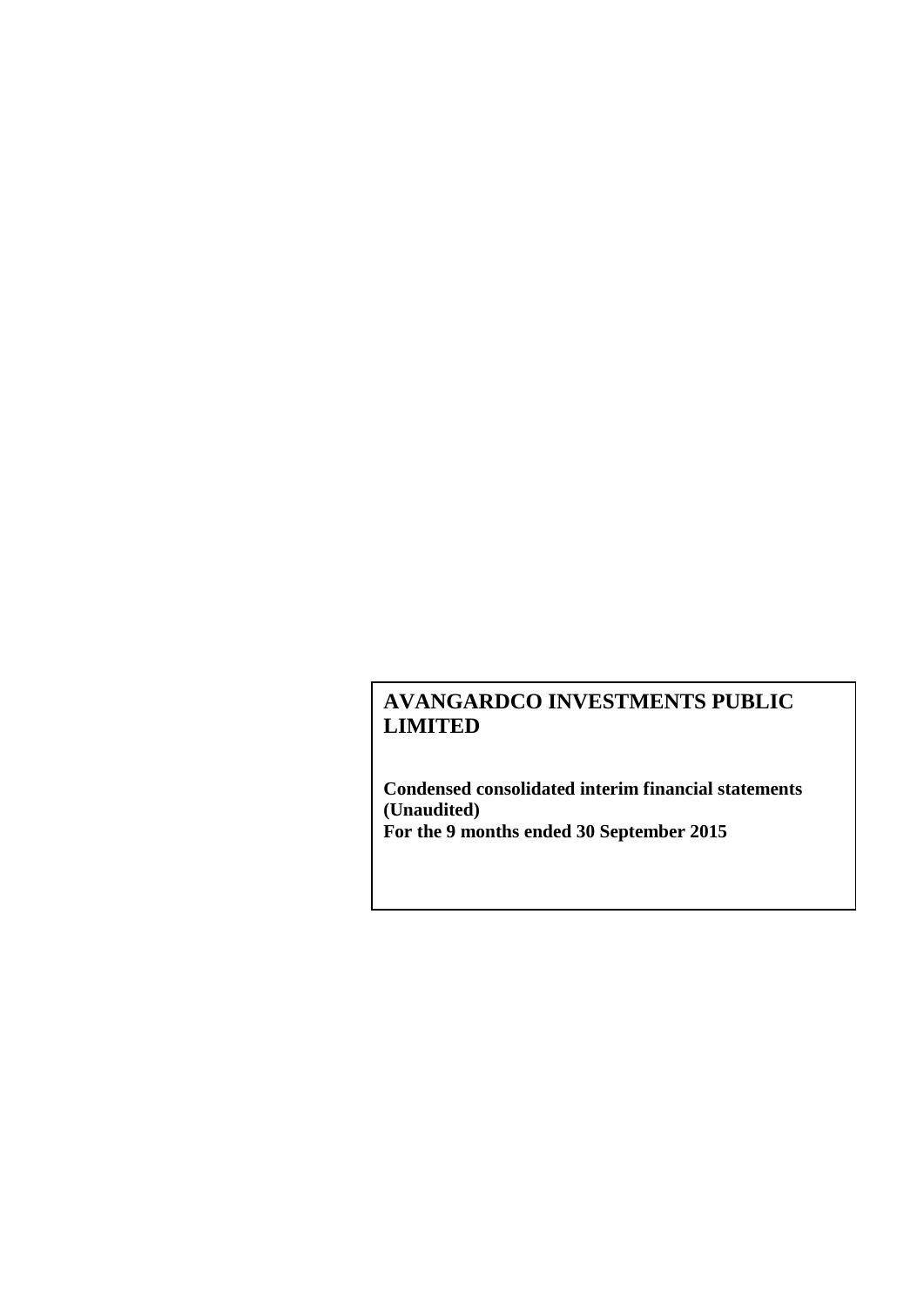# **CONTENTS Page**

| Condensed consolidated statement of financial position                            |       |
|-----------------------------------------------------------------------------------|-------|
| Condensed consolidated statement of profit or loss and other comprehensive income |       |
| Condensed consolidated statement of changes in equity                             |       |
| Condensed consolidated statement of cash flows                                    | $6-7$ |
| Notes to the condensed consolidated interim financial statements                  | 8-21  |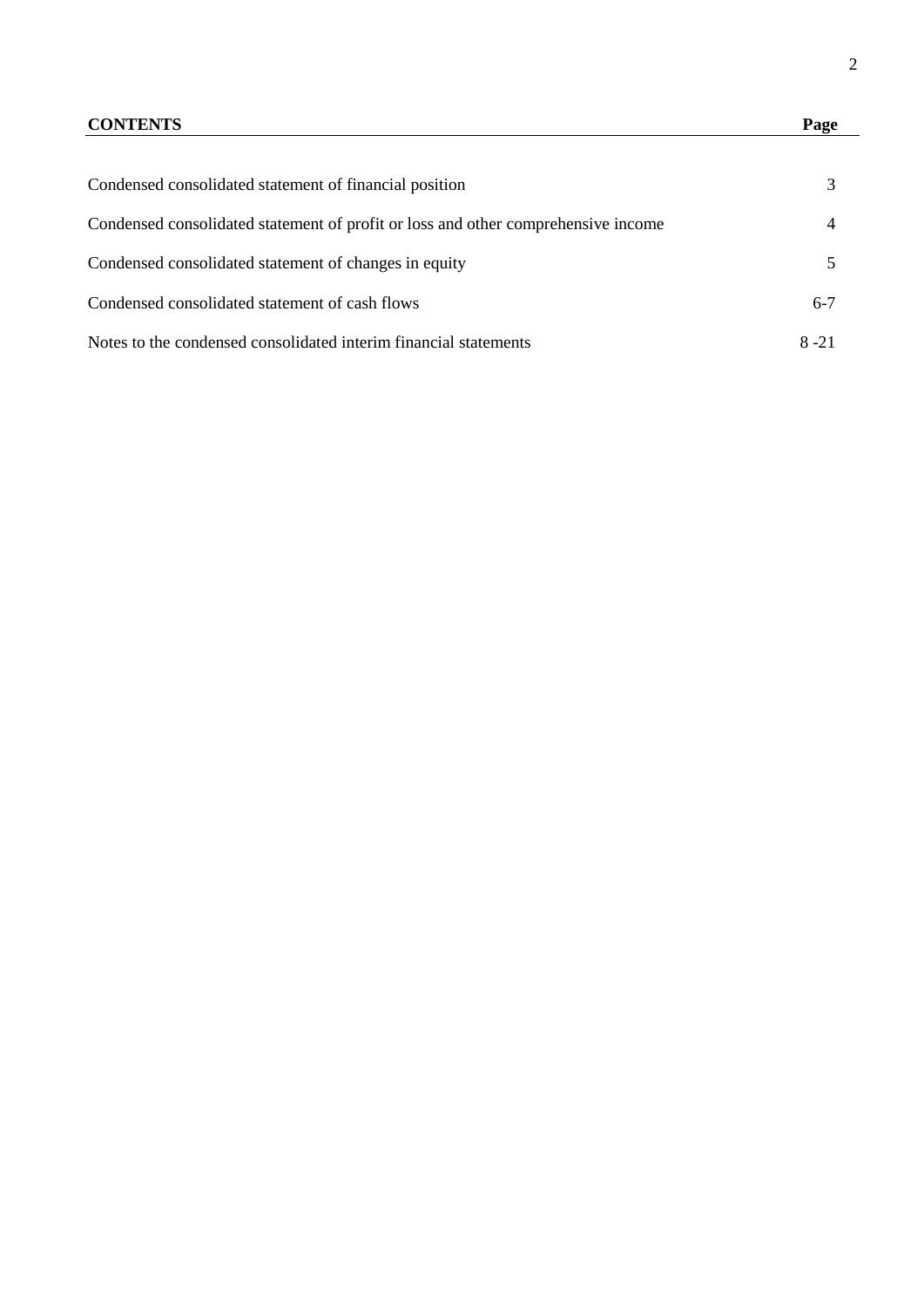# **Condensed consolidated statement of financial position**

AS AT 30 SEPTEMBER 2015

 *(in USD thousand, unless otherwise stated)*

|                                                                | <b>Note</b>    | 30 September 2015 | 31 December 2014 |
|----------------------------------------------------------------|----------------|-------------------|------------------|
| <b>ASSETS</b>                                                  |                |                   |                  |
| Property, plant and equipment                                  |                | 439 091           | 579 922          |
| Non-current biological assets                                  | 4              | 23 771            | 21 637           |
| Deferred tax assets                                            |                | 4 3 3 4           | 2 4 8 9          |
| Held to maturity investments                                   |                | 10 0 36           | 17959            |
| Other non-current assets                                       |                | 20                | 28               |
| <b>Total non-current assets</b>                                |                | 477 252           | 622 035          |
| Inventories                                                    | 5              | 66 248            | 115 896          |
| Current biological assets                                      | 4              | 14 9 48           | 28 228           |
| Trade accounts receivable, net                                 |                | 61 054            | 79 221           |
| Prepaid income tax                                             |                | 71                | 48               |
| Prepayments and other current assets, net                      |                | 12 500            | 29 0 94          |
| Taxes recoverable and prepaid                                  |                | 10 5 89           | 45 949           |
| Cash and cash equivalents                                      | 6              | 42 3 15           | 117856           |
| <b>Total current assets</b>                                    |                | 207 725           | 416 292          |
| <b>TOTAL ASSETS</b>                                            |                | 684 977           | 1 038 327        |
|                                                                |                |                   |                  |
| <b>EQUITY</b>                                                  |                |                   |                  |
| Share capital                                                  |                | 836               | 836              |
| Share premium                                                  |                | 201 164           | 201 164          |
| Reserve capital                                                |                | 115 858           | 115 858          |
| Retained earnings                                              |                | 931 033           | 1 077 158        |
| Effect of translation into presentation currency               |                | (947906)          | (776 404)        |
| Equity attributable to owners of the Company                   |                | 300 985           | 618 612          |
| <b>Non-controlling interests</b>                               |                | (7000)            | 27 27 6          |
| <b>Total equity</b>                                            |                | 293 985           | 645 888          |
| <b>LIABILITIES</b>                                             |                |                   |                  |
| Long-term loans                                                | 7              | 70 529            | 79 844           |
| Deferred tax liabilities                                       |                | 14                | 26               |
| Deferred income                                                |                | 1567              | 2 2 4 5          |
| Long-term finance lease                                        |                | 38                | 63               |
| <b>Total non-current liabilities</b>                           |                | 72 148            | 82 178           |
| Short-term bond liabilities                                    | 8              | 199 864           | 198 635          |
|                                                                |                | 19 5 97           | 15 3 68          |
| Current portion of non-current liabilities<br>Short-term loans |                | 50 000            | 50 000           |
|                                                                |                | 3855              | 6 907            |
| Trade payables                                                 | $\overline{9}$ | 45 5 28           | 39 351           |
| Other accounts payable<br><b>Total current liabilities</b>     |                | 318 844           |                  |
|                                                                |                |                   | 310 261          |
| <b>TOTAL LIABILITIES</b>                                       |                | 390 992           | 392 439          |
| <b>TOTAL EQUITY AND LIABILITIES</b>                            |                | 684 977           | 1 038 327        |

**Nataliya Vasylyuk Iryna Marchenko Chairwoman Director, CEO**

\_\_\_\_\_\_\_\_\_\_\_\_\_\_\_\_\_\_\_\_\_\_\_\_\_

\_\_\_\_\_\_\_\_\_\_\_\_\_\_\_\_\_\_\_\_\_\_\_\_\_

The notes on pages 8 to 21 form an integral part of these condensed consolidated interim financial statements.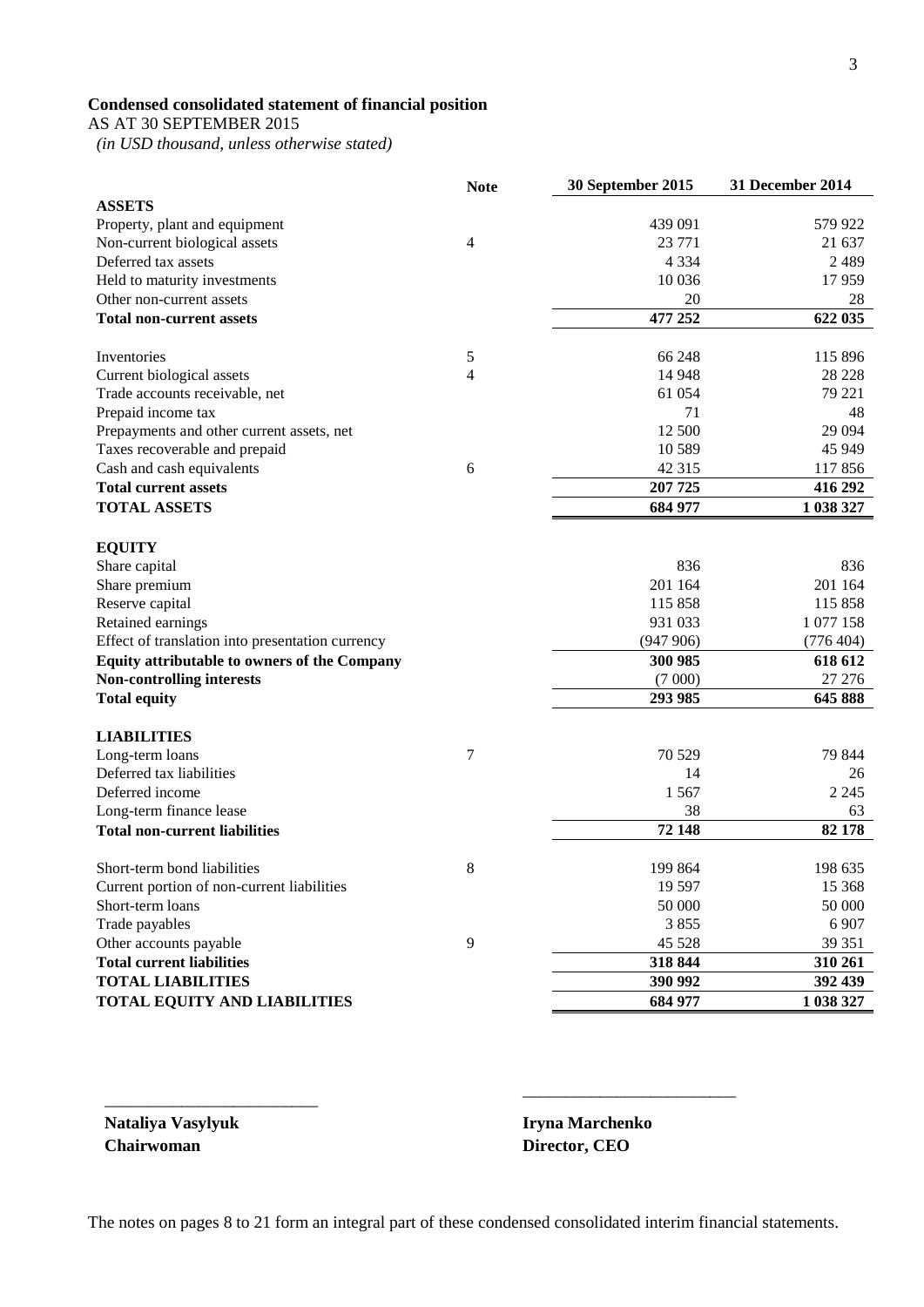# **Condensed consolidated statement of profit and loss and other comprehensive income**

FOR THE 9 MONTHS ENDED 30 SEPTEMBER 2015

 *(in USD thousand, unless otherwise stated)*

|                                                                                                              |             | 9 months ended    |                   |  |  |
|--------------------------------------------------------------------------------------------------------------|-------------|-------------------|-------------------|--|--|
|                                                                                                              | <b>Note</b> | 30 September 2015 | 30 September 2014 |  |  |
| Revenue                                                                                                      | 10          | 176 477           | 354 693           |  |  |
| Profit from revaluation of biological assets at fair value                                                   |             | 2590              | 8 5 3 4           |  |  |
| Cost of sales                                                                                                | 11          | (166147)          | (261142)          |  |  |
| <b>GROSS PROFIT</b>                                                                                          |             | 12 9 20           | 102 085           |  |  |
|                                                                                                              |             |                   |                   |  |  |
| General administrative expenses                                                                              |             | (5453)            | (9160)            |  |  |
| Distribution expenses                                                                                        |             | (8893)            | (15018)           |  |  |
| Income from government grants and incentives                                                                 |             | 85                | 110               |  |  |
| Impairment of non current assets                                                                             |             |                   | (25751)           |  |  |
| Income from special VAT treatment                                                                            |             | 12735             | 33 153            |  |  |
| Other operating expenses                                                                                     |             | (113 463)         | (17781)           |  |  |
| (LOSS)/PROFIT FROM OPERATING<br><b>ACTIVITIES</b>                                                            |             | (102069)          | 67 638            |  |  |
| Finance income                                                                                               |             | 3 0 9 7           | 143               |  |  |
| Finance costs                                                                                                | 13          | (20520)           | (23 778)          |  |  |
| Losses on exchange                                                                                           |             | (33 496)          | (49461)           |  |  |
| <b>LOSS BEFORE TAX</b>                                                                                       |             | (152988)          | (5458)            |  |  |
| Income tax credit/(expence)                                                                                  |             | 2 5 0 2           | (289)             |  |  |
| <b>LOSS FOR THE PERIOD</b>                                                                                   |             | (150 486)         | (5747)            |  |  |
| <b>OTHER COMPREHENSIVE INCOME</b><br>Items that are or may be reclassified subsequently to<br>profit or loss |             |                   |                   |  |  |
| Effect from translation into presentation currency<br>Effect from changes in ownership                       |             | (205 285)         | (550 712)<br>1714 |  |  |
| TOTAL COMPREHENSIVE INCOME FOR THE<br><b>PERIOD</b>                                                          |             | (355 771)         | (554745)          |  |  |
| <b>LOSS ATTRIBUTABLE TO</b>                                                                                  |             |                   |                   |  |  |
| Owners of the Company                                                                                        |             | (146125)          | (5412)            |  |  |
| Non-controlling interests                                                                                    |             | (4361)            | (335)             |  |  |
|                                                                                                              |             | (150 486)         | (5747)            |  |  |
| <b>TOTAL COMPREHENSIVE INCOME</b><br><b>ATTRIBUTABLE TO</b>                                                  |             |                   |                   |  |  |
| Owners of the Company                                                                                        |             | (317627)          | (540 442)         |  |  |
| Non-controlling interests                                                                                    |             | (38144)           | (40920)           |  |  |
|                                                                                                              |             | (355 771)         | (581 362)         |  |  |
|                                                                                                              |             |                   |                   |  |  |
| Loss per share, USD (basic and diluted)                                                                      |             | (23)              | (1)               |  |  |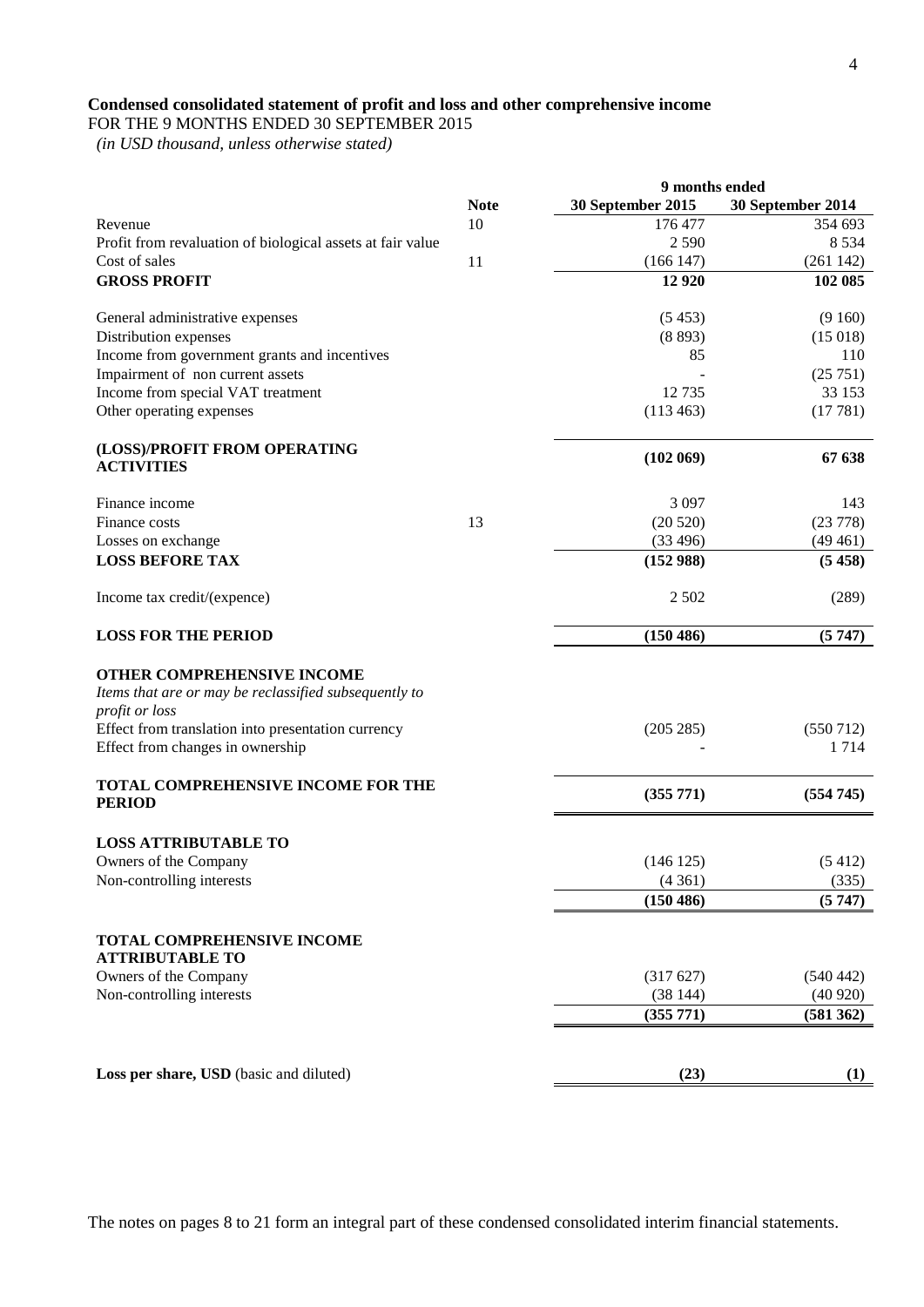#### **Condensed consolidated statement of changes in equity**

FOR THE 9 MONTHS ENDED 30 SEPTEMBER 2015

*(in USD thousand, unless otherwise stated)*

|                                                                                    | <b>Attributable to owners of the Company</b> |                                    |                  |                      |                                               |                        |                              |              |
|------------------------------------------------------------------------------------|----------------------------------------------|------------------------------------|------------------|----------------------|-----------------------------------------------|------------------------|------------------------------|--------------|
|                                                                                    | Share<br>capital                             | Capital<br>contribution<br>reserve | Share<br>premium | Retained<br>earnings | Foreign<br>currency<br>translation<br>reserve | Total                  | Non-controlling<br>interests | Total equity |
| <b>Balance at 1 January 2014</b>                                                   | 836                                          | 115 858                            | 201 164          | 1 132 803            | (68194)                                       | 1382<br>467            | 64 631                       | 1447098      |
| <b>Comprehensive income</b><br>Loss for the period<br>Effect from translation into |                                              |                                    |                  | (5412)               |                                               | (5412)<br>(535)        | (335)                        | (5747)       |
| presentation currency                                                              |                                              |                                    |                  |                      | (535030)                                      | (030)                  | (42299)                      | (577329)     |
| <b>Total comprehensive income</b>                                                  |                                              |                                    | $\sim$           | (5412)               | (535030)                                      | (540)<br>442)          | (42634)                      | (583 076)    |
| <b>Transactions with owners</b>                                                    |                                              |                                    |                  |                      |                                               |                        |                              |              |
| Effect from changes in ownership                                                   |                                              |                                    |                  |                      |                                               |                        | 1714                         | 1714         |
| <b>Total transactions with owners</b>                                              |                                              |                                    |                  |                      |                                               |                        | 1714                         | 1714         |
| <b>Balance at 30 September 2014</b>                                                | 836                                          | 115858                             | 201 164          | 1 127 391            | (603 224)                                     | 842 025                | 23711                        | 865 736      |
| <b>Balance at 1 January 2015</b>                                                   | 836                                          | 115 858                            | 201 164          | 1 077 158            | (776 404)                                     | 618 612                | 27 27 6                      | 645 888      |
| <b>Comprehensive income</b>                                                        |                                              |                                    |                  |                      |                                               |                        |                              |              |
| Loss for the period<br>Effect from translation into                                |                                              |                                    |                  | (146125)             |                                               | (146)<br>125)<br>(171) | (4361)                       | (150 486)    |
| presentation currency                                                              |                                              |                                    |                  |                      | (171502)                                      | 502)                   | (33783)                      | (205 285)    |
| <b>Total comprehensive income</b>                                                  |                                              |                                    | $\blacksquare$   | (146125)             | (171502)                                      | (317)<br>627)          | (38144)                      | (355 771)    |
| <b>Transactions with owners</b><br>Effect from changes in ownership                |                                              |                                    |                  |                      |                                               |                        | 3868                         | 3868         |
| <b>Total transactions with owners</b>                                              |                                              |                                    |                  |                      |                                               |                        | 3868                         | 3868         |
| <b>Balance at 30 September 2015</b>                                                | 836                                          | 115858                             | 201 164          | 931 033              | (947906)                                      | 300 985                | (7000)                       | 293 985      |

The notes on pages 8 to 21 form an integral part of these condensed consolidated interim financial statements.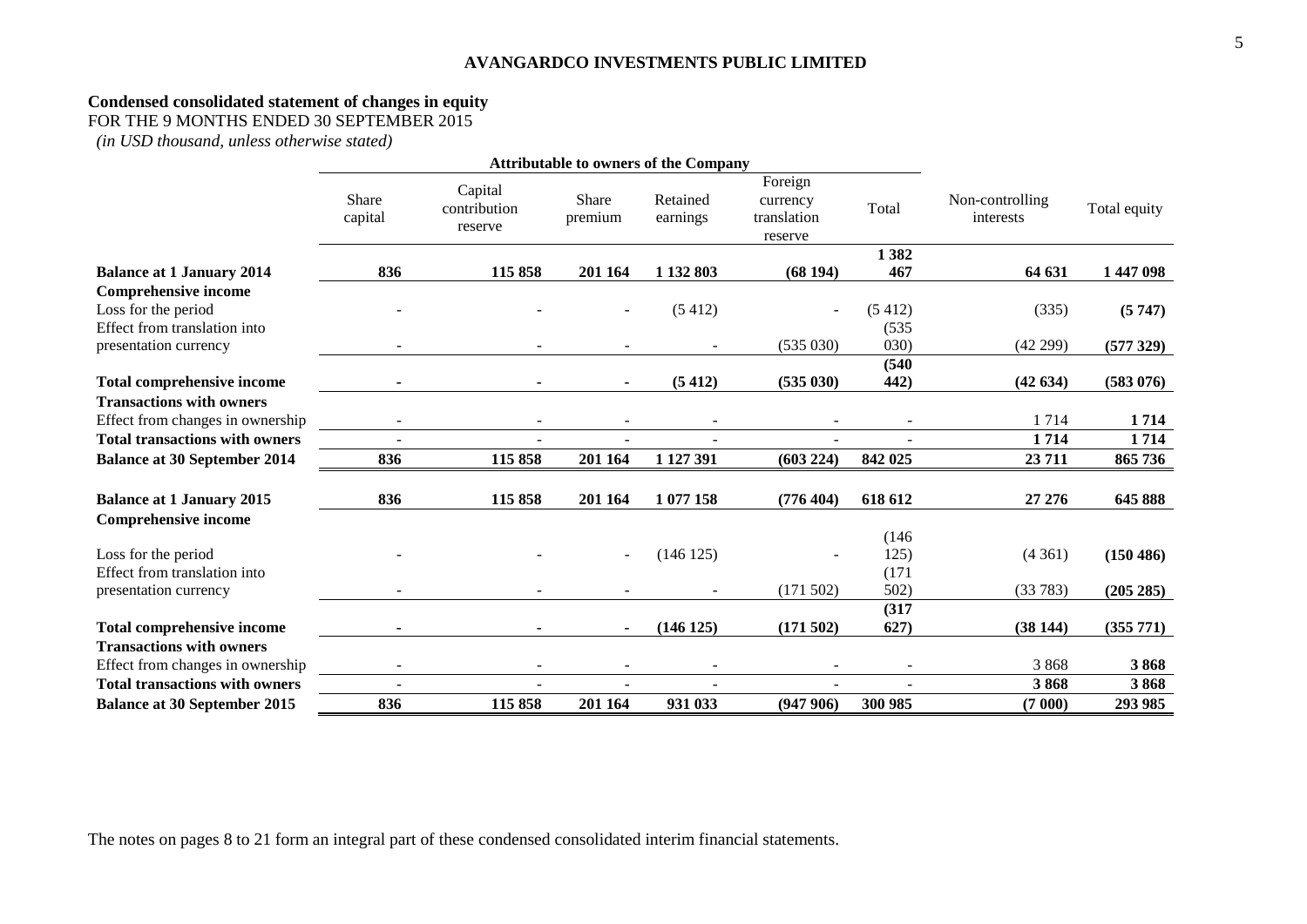## **Condensed consolidated statement of cash flows**

FOR THE 9 MONTHS ENDED 30 SEPTEMBER 2015

 *(in USD thousand, unless otherwise stated)*

|                                                       | 9 months ended |                   |                   |
|-------------------------------------------------------|----------------|-------------------|-------------------|
|                                                       | <b>Note</b>    | 30 September 2015 | 30 September 2014 |
| <b>CASH FLOWS FROM OPERATING ACTIVITIES</b>           |                |                   |                   |
|                                                       |                |                   |                   |
| Loss before income tax                                |                | (152988)          | (5458)            |
| Adjustments for:                                      |                |                   |                   |
| Depreciation of property, plant and equipment         |                | 17 766            | 15 239            |
| Change in allowance for irrecoverable amounts         |                | 40 699            | 10 224            |
| Other provisions                                      |                |                   | (608)             |
| Loss/(profit) on disposal of current assets           |                | 130               | (50)              |
| Loss on disposal of property, plant and equipment     |                | 66                | 2 2 3 5           |
| Impairment of current assets                          |                | 37 560            | 10 159            |
| Effect of fair value adjustments on biological assets |                | (2590)            | (8534)            |
| Gains realised from accounts payable written-off      |                | (91)              | (4088)            |
| Amortization of deferred income on government grants  |                | (85)              | (110)             |
| Discount bonds amortization                           |                | 1 2 2 9           | 1 1 0 6           |
| Impairment of non current assets                      |                |                   | 25 751            |
| Impairement of funds                                  |                | 28 863            |                   |
| Discount on VAT government bonds amortization         |                | (1528)            |                   |
| Interest income                                       |                | (1569)            | (143)             |
| Interest payable on loans                             |                | 19 269            | 21 856            |
| Losses on exchange                                    |                | 41 636            | 41 252            |
| Operating profit before working capital changes       |                | 28 367            | 108 831           |
| Increase in trade receivables                         |                | (26 421)          | (53 260)          |
| Decrease in prepayments and other current assets      |                | 2 5 5 8           | 49                |
| Decrease/(increase) in taxes recoverable and prepaid  |                | 27 766            | (23 870)          |
| Increase in inventories                               |                | (18933)           | (10304)           |
| Decrease in deferred income                           |                |                   | (155)             |
| Decrease in other non-current assets                  |                |                   | 343               |
| Decrease in trade payables                            |                | (1115)            | (955)             |
| Decrease in biological assets                         |                | 316               | 28 080            |
| Decrease in finance leases                            |                | (9)               | (1145)            |
| (Decrease)/increase in other accounts payable         |                | (2 223)           | 538               |
| <b>Cash generated from operations</b>                 |                | 10 30 6           | 48 151            |
| Interest paid                                         |                | (3439)            | (6941)            |
| Income tax paid                                       |                | (54)              | (41)              |
| Net cash generated from operating activities          |                | 6813              | 41 169            |
|                                                       |                |                   |                   |
| <b>CASH FLOWS FROM INVESTING ACTIVITIES</b>           |                |                   |                   |
| Payments and receipts - property, plant and equipment |                | (32542)           | (55011)           |
| Interest received                                     |                | 2 1 3 4           | 143               |

**Net cash used in investing activities (30 408) (54 868)**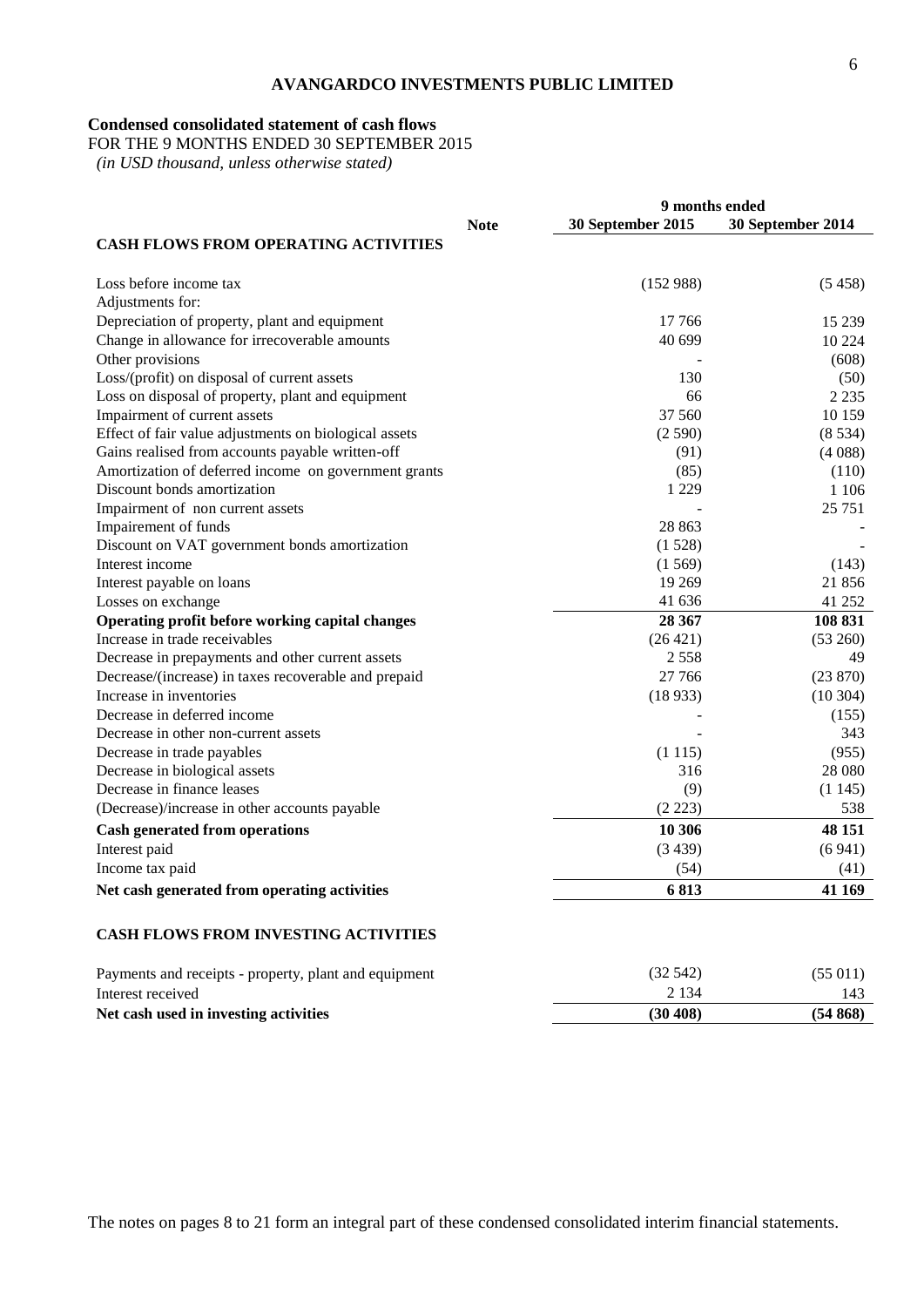# **Condensed consolidated statement of cash flows (cont.)**

FOR THE 9 MONTHS ENDED 30 SEPTEMBER 2015

 *(in USD thousand, unless otherwise stated)*

|                                                        |             | 9 months ended    |                   |  |
|--------------------------------------------------------|-------------|-------------------|-------------------|--|
|                                                        | <b>Note</b> | 30 September 2015 | 30 September 2014 |  |
| <b>CASH FLOWS FROM FINANCING ACTIVITIES</b>            |             |                   |                   |  |
| New loans received                                     |             | 12452             | 90 630            |  |
| Repayment of loans                                     |             | (9382)            | (59361)           |  |
| Interest paid for bonds issued                         |             | (10000)           | (10000)           |  |
| Net cash (used in)/generated from financing activities |             | (6930)            | 21 269            |  |
| Net (decrease)/increase in cash                        |             | (30526)           | 7571              |  |
| Cash and cash equivalents at 1 January                 |             | 117856            | 156 804           |  |
| Impairement of funds                                   |             | (28701)           |                   |  |
| Effect from translation into presentation currency     |             | (16314)           | (6770)            |  |
| Cash and cash equivalents at 30 September              | 6           | 42 3 15           | 157 605           |  |

The notes on pages 8 to 21 form an integral part of these condensed consolidated interim financial statements.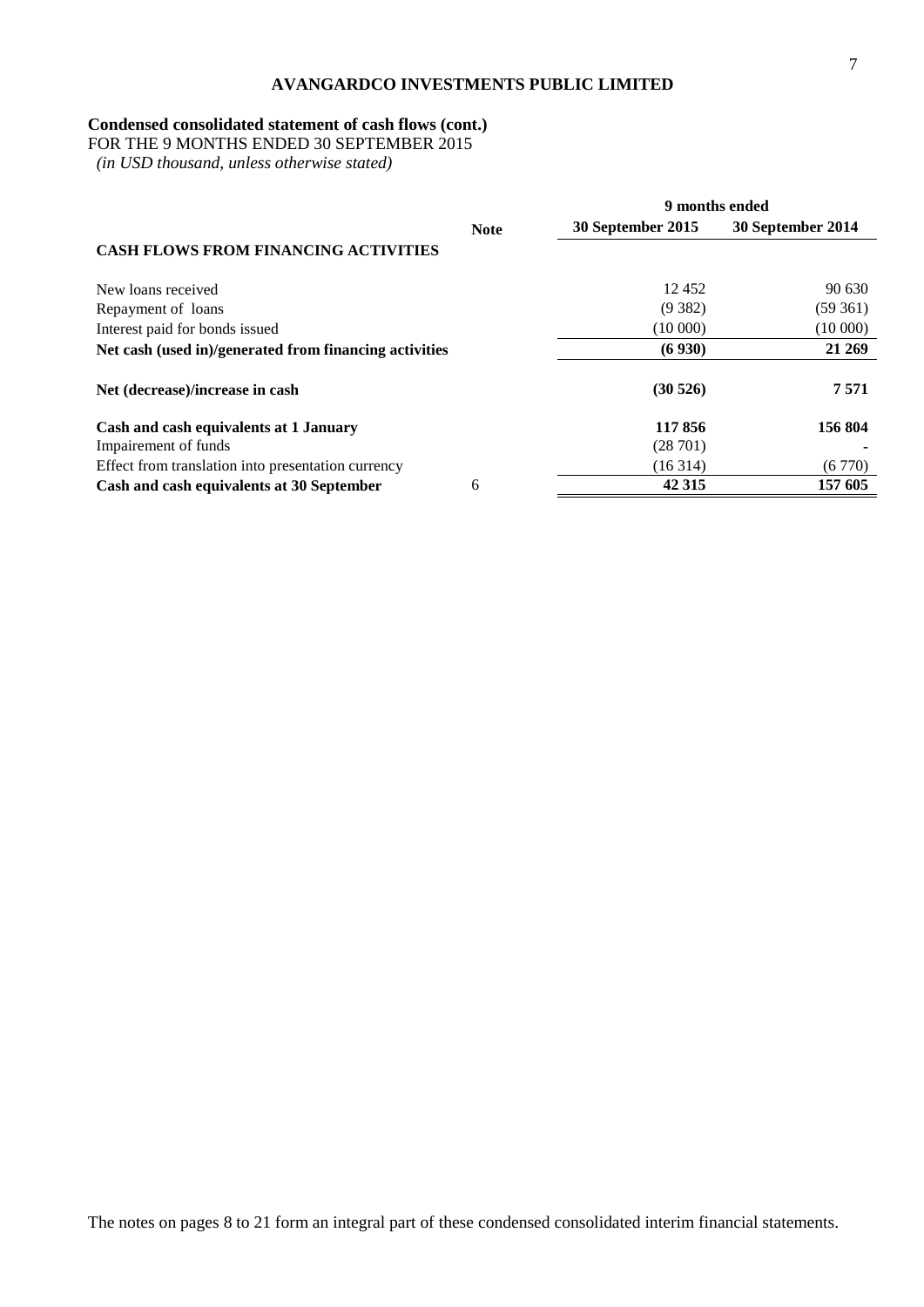## **Notes to the condensed consolidated interim financial statements FOR THE 9 MONTHS ENDED 30 SEPTEMBER 2015**

*(in USD thousand, unless otherwise stated)*

## **1. General information**

AvangardCo Investments Public Limited (the "Company") was incorporated as a limited liability company on 23 October 2007 in accordance with the provisions of the Cyprus Companies Law, Cap. 113, under the name of Ultrainvest Limited. On 8 July 2009, the Registrar of Companies in Cyprus issued a certificate to the effect that the Company was re-registered as a public limited company and changed its name to AvangardCo Investments Public Limited. The Company was listed at London Stock Exchange Main Market on 6 May 2010.

The Company's registered office is at 3 Anexartisias & Kyriakou Matsi, 3040 Limassol, Cyprus.

The condensed consolidated interim financial statements of the Company as at and for the 9 months ended 30 September 2015 comprise the Company and its subsidiaries (together with the Company referred to as the "Group").

In 2009 the principal owner of AvangardCo Investments Public Limited reorganised the Group, as a result of which AvangardCo Investments Public Limited became the holding company of an agricultural group of agricultural enterprises, which in the past were under the common ownership and control of this owner. The restructuring was carried out by the transfer of direct interest in the Group's companies. The restructuring was undertaken to achieve legal consolidation of control over agricultural companies of the Group. The reorganisation did not affect the principal activities of the Group.

The history of "Avangard" began with the acquisition by the principal owner of the first poultry farm "Avangard" located in the Ivano-Frankivsk region of Ukraine. Subsequently, to supply the poultry farm with growing birds, the subsidiary "Avangard-Agro" was established. In 2004 a concept of development of this business line was designed, as a result of which in 2005-2009 other major enterprises of agrarian industry in Ukraine joined the Group.

The Group's activities cover all the links of the value chain: from production of combined feed, maintenance and breeding of chickens to production and sale of eggs and egg products. As at 30 September 2015 the production facilities of the Group include 32 poultry facilities (consisting of 19 egg laying farms, 10 farms for growing young laying hens and 3 breeder farms), 6 fodder mills, 3 long-term egg storage facilities and 1 plant for manufacture of egg products. This vertically-integrated structure of the Group allows processing of approximately 63% of its own fodder. The Group's activities cover almost all the territory of Ukraine.

In order to build a vertically-integrated group, reduce business risk and gain additional profit due to synergies, the Group acquired a hen breeding concern. This ensures breeding of the required number of high quality daily chickens and their timely delivery to factories.

The construction of new full cycle egg production facilities, fully automated, in compliance with European standards of quality is an integral part of the Group's growth strategy.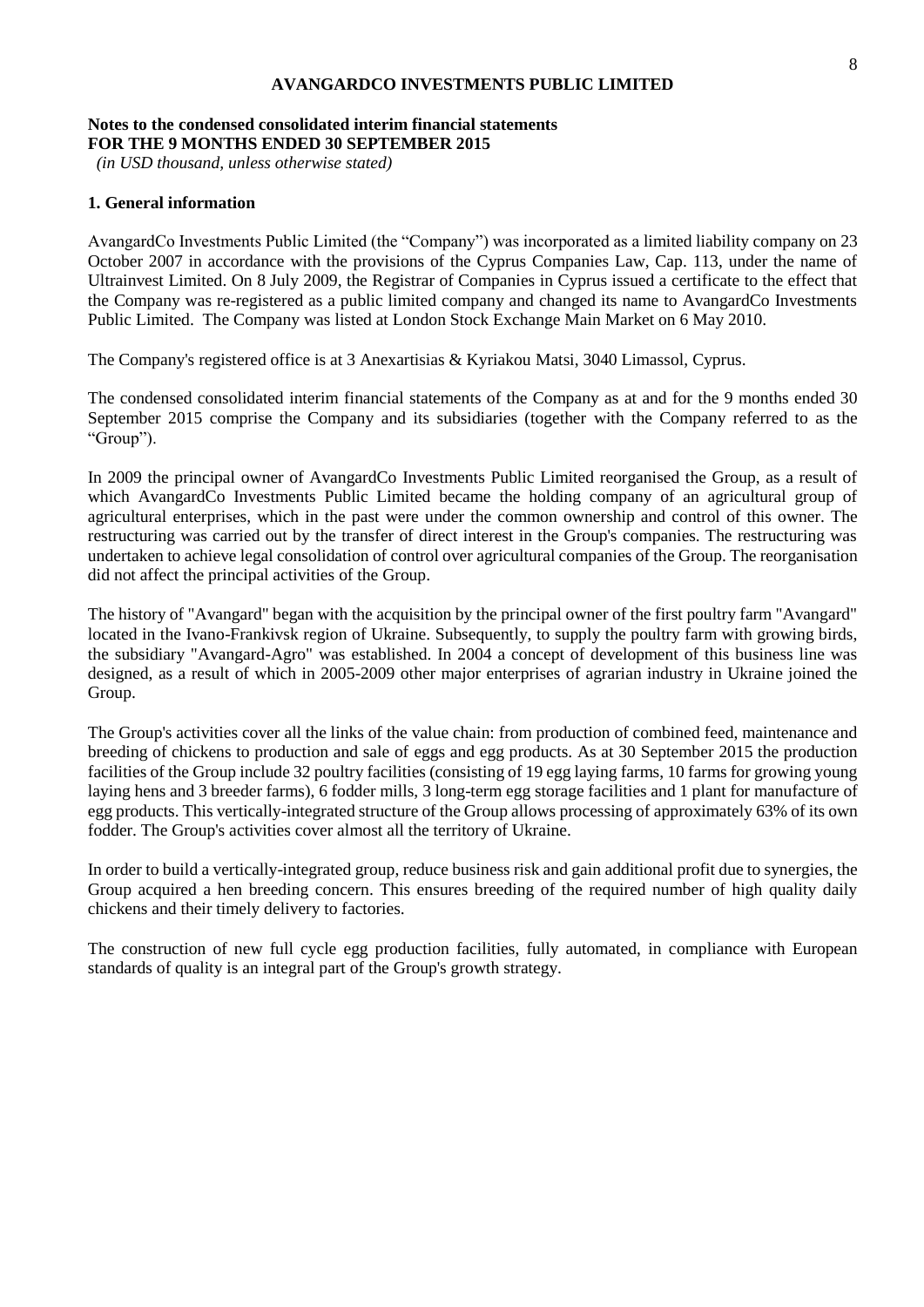# **Notes to the condensed consolidated interim financial statements FOR THE 9 MONTHS ENDED 30 SEPTEMBER 2015**

*(in USD thousand, unless otherwise stated)*

# **1. General information (cont.)**

The Group's subsidiaries all of which are incorporated in Ukraine, their principal activities and the effective ownership interests are as follows:

| Company name                                                                             | <b>Principal Activity</b>                                                         | Country of<br>registration | <b>Ownership interest</b><br>$(\frac{6}{6})$ 30 September<br>2015 | Ownership interest (%)<br>31 December 2014 |
|------------------------------------------------------------------------------------------|-----------------------------------------------------------------------------------|----------------------------|-------------------------------------------------------------------|--------------------------------------------|
| PJSC Avangard                                                                            |                                                                                   | Ukraine                    | 99,00%                                                            | 99,00%                                     |
| PJSC Chornobaivske                                                                       |                                                                                   | Ukraine                    | 97,00%                                                            | 97,00%                                     |
| PJSC Agrofirma Avis                                                                      |                                                                                   | Ukraine                    | 100,00%                                                           | 100,00%                                    |
| <b>PJSC Kirovskiy</b>                                                                    |                                                                                   | Ukraine                    | 100,00%                                                           | 100,00%                                    |
| PJSC Ptakhohospodarstvo Chervonyi Prapor                                                 |                                                                                   | Ukraine                    | 98,00%                                                            | 98,00%                                     |
| SC Ptakhofabryka Lozuvatska of Avangardco<br><b>Investments Public Limited</b>           |                                                                                   | Ukraine                    | 100,00%                                                           | 100.00%                                    |
| LLC Yuzhnaya - Holding<br>LLC Makarivska Ptakhofabryka                                   |                                                                                   | Ukraine<br>Ukraine         | 100,00%<br>100,00%                                                | 100,00%<br>100,00%                         |
| LLC PF Volnovaska                                                                        |                                                                                   | Ukraine                    | 100,00%                                                           | 100,00%                                    |
| PJSC Cross-PF Zorya                                                                      | Keeping of technical<br>laying hen, production and                                | Ukraine                    | 89,00%                                                            | 89,00%                                     |
| PJSC Ptakhofabryka Pershe Travnya                                                        | selling of eggs                                                                   | Ukraine                    | 93,00%                                                            | 93,00%                                     |
| PJSC Chernivetska Ptakhofabryka                                                          |                                                                                   | Ukraine                    | 98,00%                                                            | 98,00%                                     |
| ALLC Donetska Ptakhofabryka                                                              |                                                                                   | Ukraine                    | 100,00%                                                           | 100,00%                                    |
| LLC Areal-Snigurivka                                                                     |                                                                                   | Ukraine                    | 100,00%                                                           | 100.00%                                    |
| LLC Torgivenlniy Budynok Bohodukhivska<br>Ptakhofabryka                                  |                                                                                   | Ukraine                    | 100,00%                                                           | 100,00%                                    |
| PPB LLC Ptytsecompleks                                                                   |                                                                                   | Ukraine                    | 100,00%                                                           | 100,00%                                    |
| <b>PSPC</b> Interbusiness                                                                |                                                                                   | Ukraine                    | 100,00%                                                           | 100,00%                                    |
| SC Avangard-Agro of PJSC Avangard                                                        |                                                                                   | Ukraine                    | 99,00%                                                            | 99,00%                                     |
| SC Gorodenkivska Ptakhofabryka of PJSC Avangard                                          |                                                                                   | Ukraine                    | 99,00%                                                            | 99,00%                                     |
| SC Rogatynska Ptakhofabryka of PJSC Avangard                                             |                                                                                   | Ukraine                    | 99,00%                                                            | 99,00%                                     |
| SC Ptakhohospodarstvo Donetske of ALLC Donetska<br>Ptakhofabryka                         |                                                                                   | Ukraine                    | 100,00%                                                           | 100,00%                                    |
| LLC Slovyany                                                                             |                                                                                   | Ukraine                    | 90,00%                                                            | 90,00%                                     |
| SC Ptakhohospodarstvo Lozuvatske of Avangardco<br><b>Investments Public Limited</b>      | Incubation (production and<br>sale of day-old chick),<br>farming of young poultry | Ukraine                    | 100,00%                                                           | 100,00%                                    |
| SC Zorya of PJSC Cross-PF Zoraya                                                         | for sale, and poultry                                                             | Ukraine                    | 89,00%                                                            | 89,00%                                     |
| SC Ptakhofabryka Chervonyi Prapor Poultry, of PJSC<br>Ptakhohospodarstvo ChervoniyPrapor |                                                                                   | Ukraine                    | 98,00%                                                            | 98,00%                                     |
| SC Ptakhohospodarstvo Yuzhnaya Holding of LLC<br>Yuzhnaya Holding                        |                                                                                   | Ukraine                    | 100,00%                                                           | 100,00%                                    |
| SC Ptakhogopodarstvo Volnovaske of LLC PF<br>Volnovaska                                  |                                                                                   | Ukraine                    | 100,00%                                                           | 100,00%                                    |
| SC Ptakhohospodarstvo Chornobaivske of PJSC<br>Chornobaivske                             |                                                                                   | Ukraine                    | 97,00%                                                            | 97,00%                                     |
| LLC Rohatyn-Korm                                                                         |                                                                                   | Ukraine                    | 99,00%                                                            | 99,00%                                     |
| PJSC Vuhlehirskyi Eksperementalnyi Kombikormovyi<br>Zavod                                |                                                                                   | Ukraine                    | 100,00%                                                           | 100,00%                                    |
| PJSC Volnovaskyi Kombinat Khliboproduktiv                                                | Production and selling of<br>animal feed                                          | Ukraine                    | 99,00%                                                            | 99,00%                                     |
| LLC Kamyanets-Podilsky Kombikormoviy Zavod                                               |                                                                                   | Ukraine                    | 100,00%                                                           | 100,00%                                    |
| LLC Pershe Travnya Kombikormoviy Zavod                                                   |                                                                                   | Ukraine                    | 93,00%                                                            | 93,00%                                     |
| LLC Imperovo Foods                                                                       | Processing of eggs and<br>selling of egg products<br>Rendering services under     | Ukraine                    | 95,11%                                                            | 96,00%                                     |
| LLC Agrarnyi Holding Avangard                                                            | guarantee agreements                                                              | Ukraine                    | 100,00%                                                           | 100,00%                                    |
| LLC Imperovo LTD                                                                         | Rental services                                                                   | Ukraine                    | 95,11%                                                            | 96,00%                                     |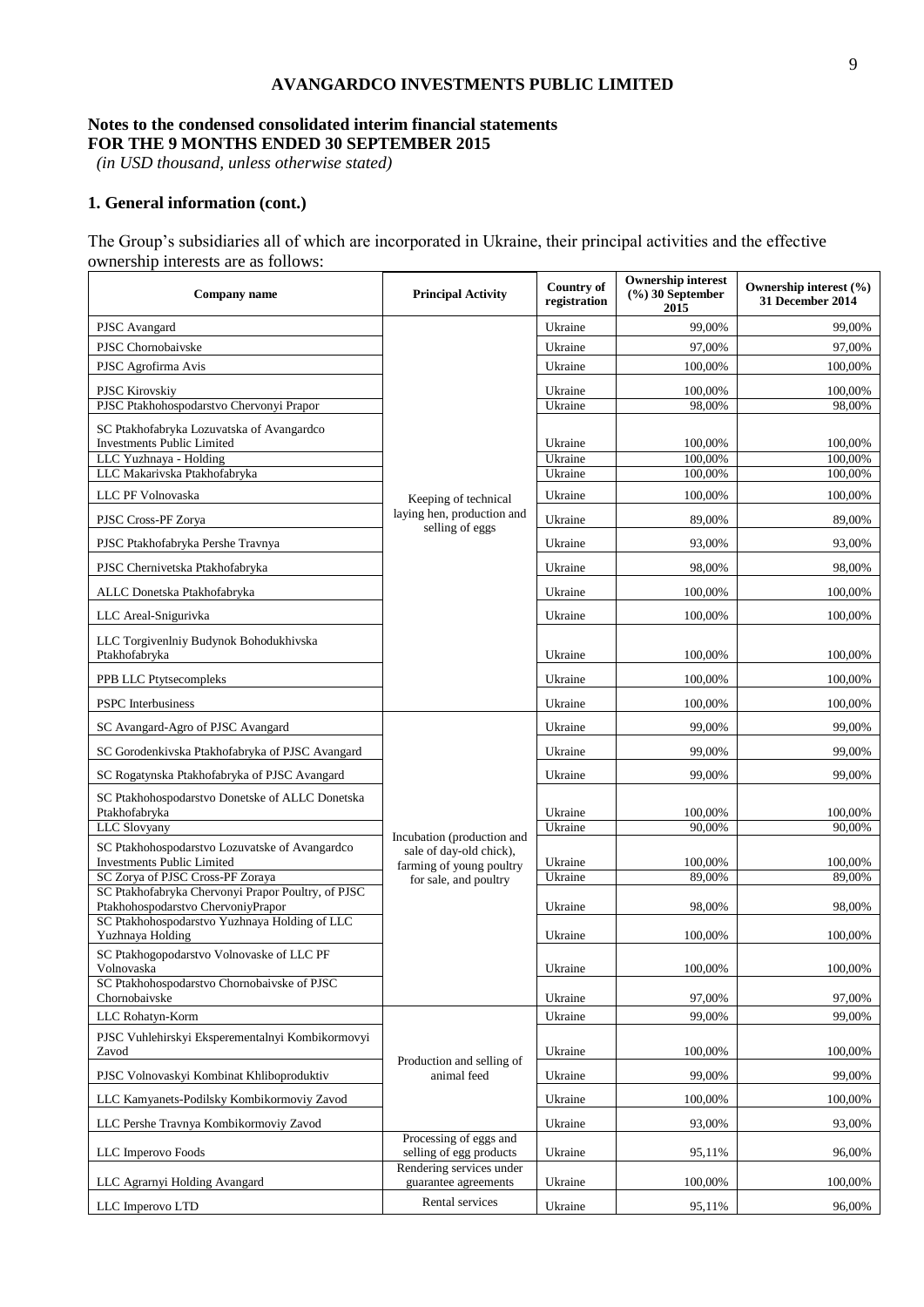#### **Notes to the condensed consolidated interim financial statements FOR THE 9 MONTHS ENDED 30 SEPTEMBER 2015**

*(in USD thousand, unless otherwise stated)*

## **1. General information (cont.)**

The parent company of the Group is AvangardCo Investments Public Limited, registered in Cyprus, with an issued share capital of 6 387 185 ordinary shares as at 30 September 2015 with nominal value of  $\epsilon$  0,10 per share.

The shares were distributed as follows:

|                           | 30 September 2015   |                               | 31 December 2014 |                               |
|---------------------------|---------------------|-------------------------------|------------------|-------------------------------|
| Owner                     | Number of<br>shares | Ownership<br>interest $(\% )$ | Number of shares | Ownership<br>interest $(\% )$ |
| <b>Omtron Limited</b>     | 1848575             | 28,9%                         | 1848 575         | 28,9%                         |
| <b>Tanchem Limited</b>    | 926 280             | 14,5%                         | 926 280          | 14,5%                         |
| Mobco Limited             |                     | -                             |                  |                               |
| BNY (Nominees)<br>Limited | 1 437 500           | 22,5%                         | 1 437 500        | 22,5%                         |
| UkrLandFarming Plc        | 2 174 825           | 34,1%                         | 2 174 825        | 34,1%                         |
| Other                     | 4                   |                               | 4                |                               |
|                           | 6 3 8 7 1 8 5       | 100,0%                        | 6 3 8 7 1 8 5    | 100,0%                        |

As at 30 September 2015 and 31 December 2014 the interests in Omtron Limited and Tanchem Limited beneficially owned by UkrLandFarming Plc were as follows:

|                       | Ownership interest $(\% )$<br>as at 30 September 2015 | Ownership interest $(\% )$<br>as at 31 December 2014 |
|-----------------------|-------------------------------------------------------|------------------------------------------------------|
| <b>Omtron Limited</b> | 100%                                                  | 100%                                                 |
| Tanchem Limited       | 100%                                                  | 100%                                                 |

As at 30 September 2015 and 31 December 2014 the direct interests in Quickcom Limited, Mobco Limited, UkrLandFarming Plc beneficially owned by Oleg Bakhmatyuk ("the beneficial owner" hereinafter) were as follows:

|                    | Ownership interest $(\% )$ | Ownership interest $(\% )$ |
|--------------------|----------------------------|----------------------------|
|                    | as at 30 September 2015    | as at 31 December 2014     |
| Quickcom Limited   |                            | 100%                       |
| Mobco Limited      | 100%                       | 100%                       |
| UkrLandFarming Plc | 95%                        | 95%                        |

#### **2. Basis of preparation**

#### **2.1 Statement of compliance**

These condensed consolidated interim financial statements for the the 9 months ended 30 September 2015 have been prepared in accordance with International Accounting Standard (IAS) 34 "Interim Financial Reporting" and were not audited by the external independent auditors' of the Group. These condensed consolidated interim financial statements do not include all the information required for a complete set of IFRS financial statements. However, selected explanatory notes are included to explain events and transactions that are significant to an understanding of the changes in the Group's financial position and performance since the last annual consolidated financial statements as at and for the year ended 31 December 2014.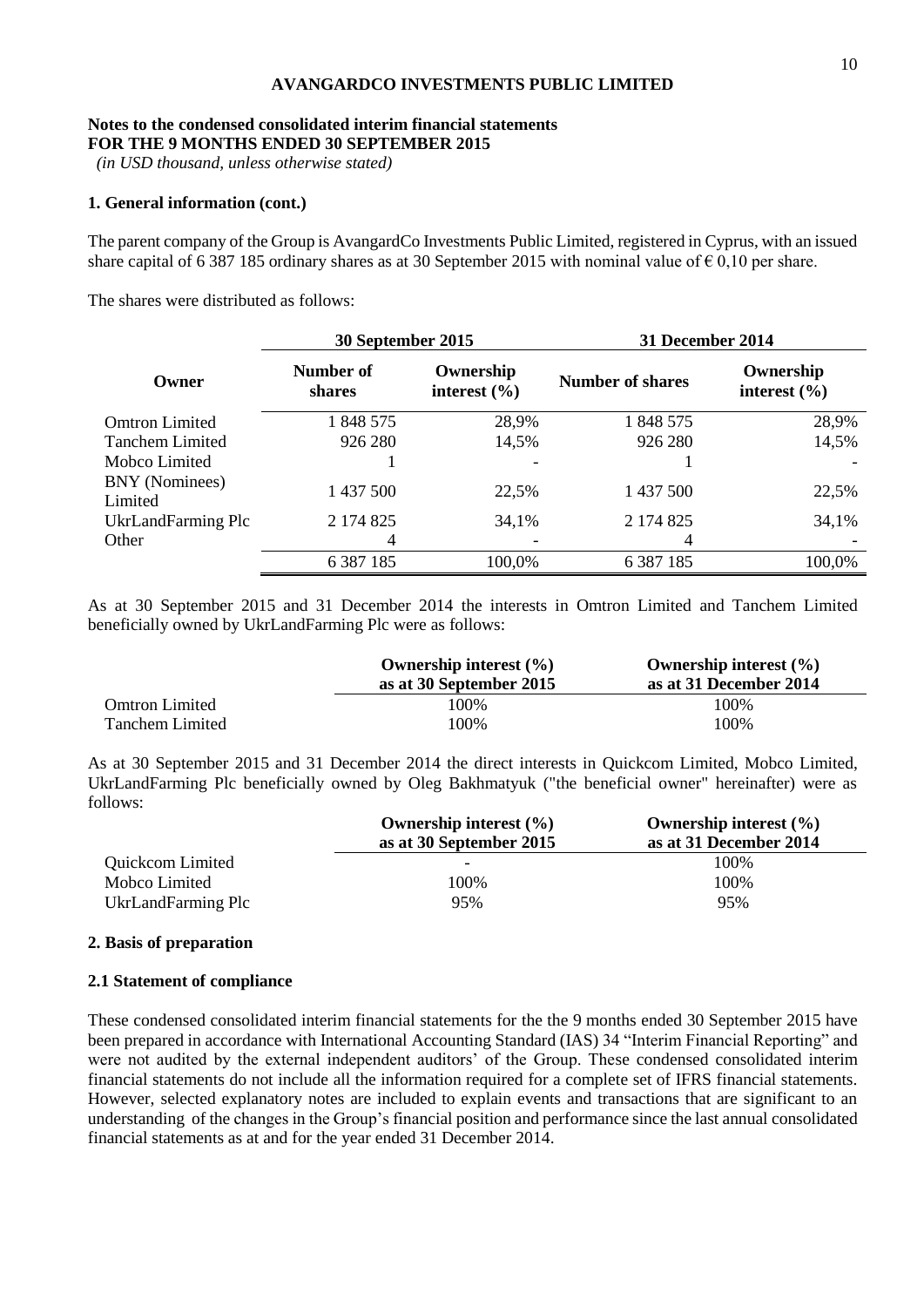### **Notes to the condensed consolidated interim financial statements FOR THE 9 MONTHS ENDED 30 SEPTEMBER 2015**

*(in USD thousand, unless otherwise stated)*

# **2. Basis of preparation (cont.)**

# **2.2 Basis of measurement**

These condensed consolidated interim financial statements have been prepared on the historical cost basis, except in the case of biological assets which are measured at fair value and bonds, loans and investments held to maturity which are measured at amortised cost.

# **2.3 Functional and presentation currency**

The functional currency of all companies of the Group is the Ukrainian Hryvnia ("UAH") except in the case of the Cyprus parent company, AvangardCo Investments Public Limited, whose functional currency changed from UAH to Euro ("EUR") as from 1 January 2014. Transactions in currencies other than the functional currency of the Group's companies are treated as transactions in foreign currencies. The Group's management decided to use US dollar ("USD") as the presentation currency for financial and management reporting purposes. Exchange differences arising are classified as equity and transferred to the translation reserve.

# **2.4 Going concern basis**

These condensed consolidated interim financial statements have been prepared under the going concern basis, which assumes the realisation of assets and settlement of liabilities in the course of ordinary economic activity. Renewals of the Group's assets, and the future activities of the Group, are significantly influenced by the current and future economic environment in Ukraine.

# **3. Significant accounting policies**

The accounting policies applied in these condensed consolidated interim financial statements are the same as those applied in the Group's annual consolidated financial statements as at and for the year ended 31 December 2014.

# **3.1 Foreign currency translation**

# *(а) Transactions and balances*

Transactions in foreign currencies are initially recorded by the Group entities at their respective functional currency rates prevailing at the date of the transaction.

Monetary assets and liabilities are translated into the functional currency of each company included into the Group, at the rates ruling at the reporting period. Foreign exchange gains and losses, arising from transactions in foreign currency, and also from translation of monetary assets and liabilities into the functional currency of each company included into the Group at the rate ruling at the end of the year, are recognised to profit or loss.

The exchange rates used for the preparation of these condensed consolidated interim financial statements, are presented as follows:

|                   |                      | Weighted                                               |                     | Weighted average                               |                      |
|-------------------|----------------------|--------------------------------------------------------|---------------------|------------------------------------------------|----------------------|
| <b>Currency</b>   | 30 September<br>2015 | average for the 9<br>months ended 30<br>September 2015 | 31 December<br>2014 | for the 9 months<br>ended 30<br>September 2014 | 30 September<br>2014 |
| US dollar to      |                      |                                                        |                     |                                                |                      |
| Ukrainian Hryvnia | 21,5275              | 21,4852                                                | 15,7686             | 11,0589                                        | 12,9492              |
| Euro              | 0,8925               | 0,8978                                                 | 0,8199              | 0,7387                                         | 0,7873               |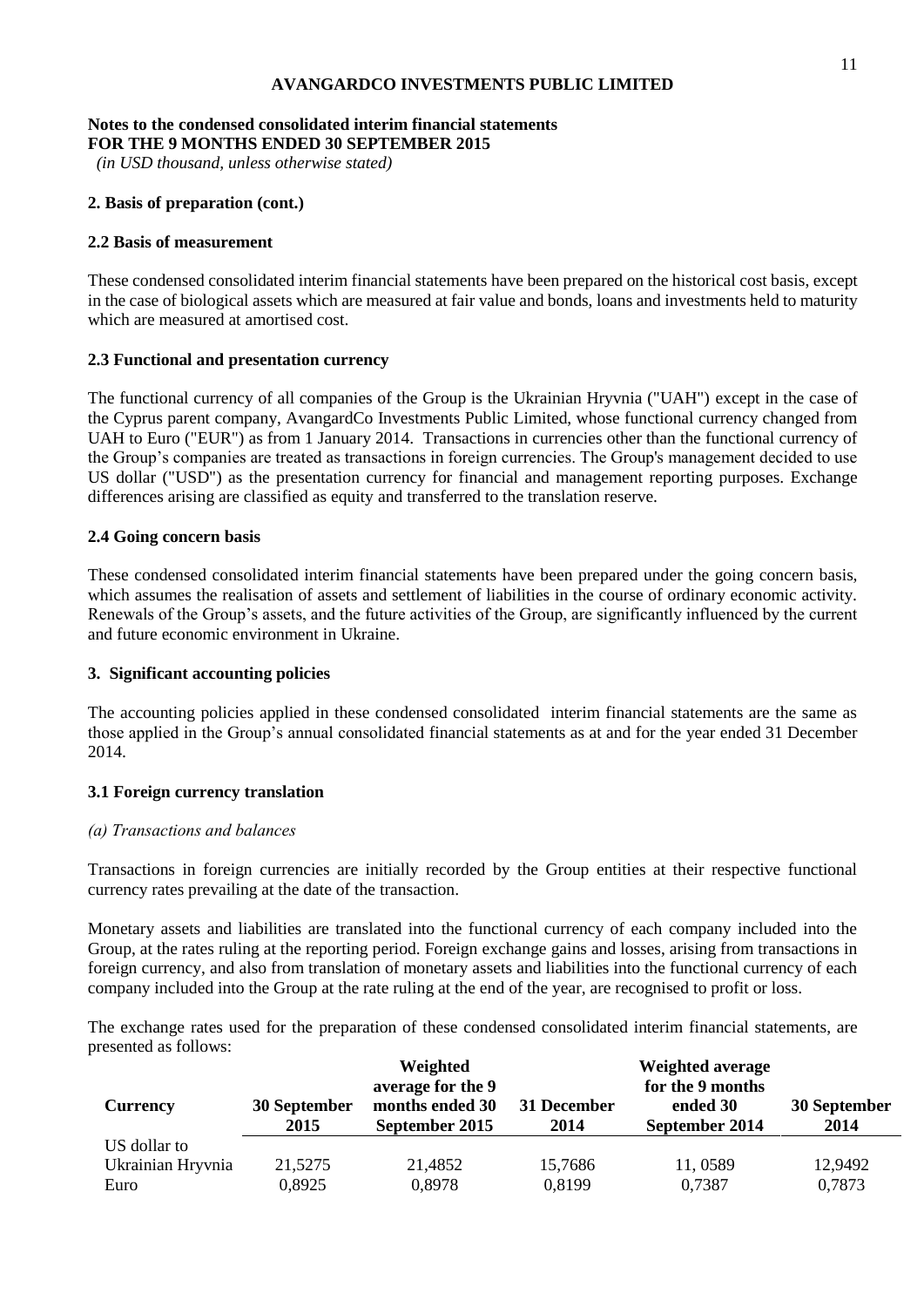#### **Notes to the condensed consolidated interim financial statements FOR THE 9 MONTHS ENDED 30 SEPTEMBER 2015**

*(in USD thousand, unless otherwise stated)*

# **3. Significant accounting policies (cont.)**

# **3.1 Foreign currency translation (cont.)**

The empowerment of the USD against UAH has resulted in the reduction of various values disclosed in the statements of profit or loss and of financial position. This reduction is applicable only in case of translation into presentation currency.

The foreign currencies may be freely convertible to the territory of Ukraine at the exchange rate which is close to the exchange rate established by the National Bank of Ukraine. At the moment, the Ukrainian Hryvnia is not a freely convertible currency outside of Ukraine.

## **4. Biological assets**

|                                  | 30 September 2015 | 31 December 2014 |
|----------------------------------|-------------------|------------------|
| Non-current biological assets    |                   |                  |
| Replacement poultry              | 23 771            | 21 637           |
|                                  | 23 771            | 21 637           |
| <b>Current biological assets</b> |                   |                  |
| Commercial poultry               | 14 948            | 28 228           |
|                                  | 14 948            | 28 2 28          |
| <b>Total</b>                     | 38719             | 49 865           |

### **5. Inventories**

Inventories as at 30 September 2015 and 31 December 2014 were as follows:

|                               | 30 September 2015 | 31 December 2014 |
|-------------------------------|-------------------|------------------|
| Raw and basic materials       | 37 018            | 87 116           |
| Work-in-progress              | 183               | 276              |
| Agricultural produce          | 3838              | 1 3 8 2          |
| Finished goods                | 14 4 29           | 16 771           |
| Package and packing materials | 9 2 3 1           | 8 3 1 3          |
| Goods for resale              | 254               | 290              |
| Other inventories             | 1 2 9 5           | 1748             |
|                               | 66 248            | 115 896          |

#### **6. Cash and cash equivalents**

Cash and cash equivalents as at 30 September 2015 and 31 December 2014 were as follows:

|                                                                                            | 30 September 2015 | 31 December 2014 |
|--------------------------------------------------------------------------------------------|-------------------|------------------|
| Cash in banks                                                                              | 42 308            | 117 812          |
| Cash in hand                                                                               |                   | 44               |
| Other bank accounts in foreign currency                                                    |                   |                  |
| Cash and cash equivalents represented in condensed<br>consolidated statement of cash flows | 42 3 15           | 117856           |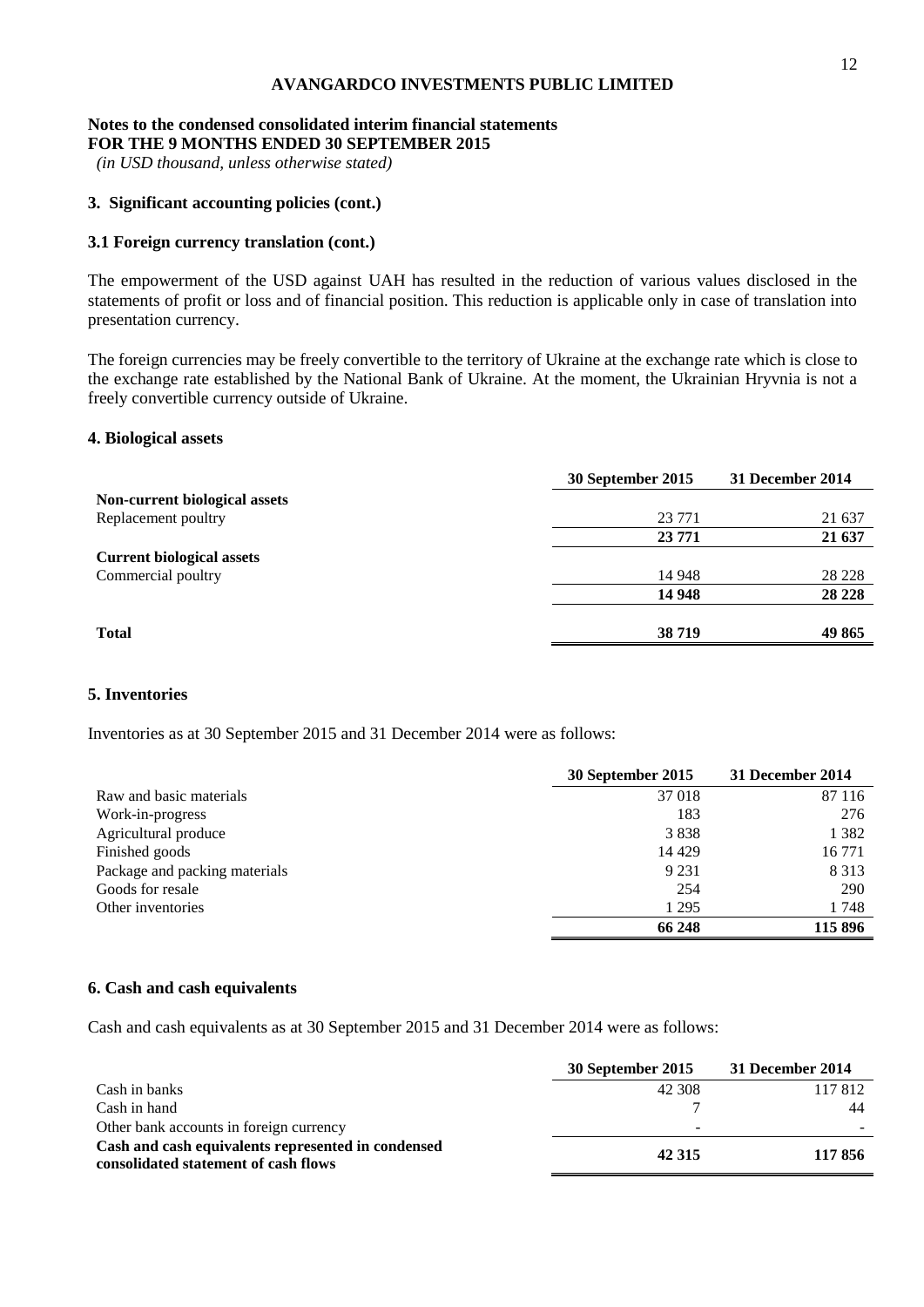#### **Notes to the condensed consolidated interim financial statements FOR THE 9 MONTHS ENDED 30 SEPTEMBER 2015**

*(in USD thousand, unless otherwise stated)*

## **7. Long-term loans**

Long-term loans as at 30 September 2015 and 31 December 2014 were as follows:

|                                                           | 30 September 2015 | 31 December 2014 |
|-----------------------------------------------------------|-------------------|------------------|
| Long-term bank loans in national currency                 | 1018              | 1 3 8 9          |
| Long-term bank loans in foreign currency                  | 88 574            | 93 0 84          |
| <b>Total loans</b>                                        | 89 592            | 94 473           |
| Commodity credit                                          | 412               | 561              |
|                                                           | 90 004            | 95 034           |
| Current portion of non-current liabilities for bank loans |                   |                  |
| in national currency                                      | (466)             | (231)            |
| Current portion of non-current liabilities for bank loans |                   |                  |
| in foreign currency                                       | (19009)           | (14959)          |
|                                                           | 70 529            | 79 844           |

## **8. Bond liabilities**

Bond liabilities as at 30 September 2015 and 31 December 2014 were as follows:

|                          | 30 September 2015 | 31 December 2014 |
|--------------------------|-------------------|------------------|
| Par value                | 200 000           | 200 000          |
| Discount on issued bonds | (136)             | 1365             |
|                          | 199 864           | 198 635          |

On 29 October 2010, the Company issued 2 000 five year non-convertible bonds with par value equal to USD 100 000 each. The Notes have been admitted to the official list of the UK listing Authority and to trading on London Stock Exchange plc's regulated market with effect from 1 November 2010. The USD 200 000 000 10% Notes, bear interest from 29 October 2010 at a rate of 10% per annum payable semi annually in arrears on 29 April and 29 October in each year, commencing on 29 April 2011. The maturity date is 29 October 2015 and the placement price was 98,093% of the principal amount of the Notes. Currently, the Company is exploring different options for the upcoming maturity of the bonds.

Surety providers of the bonds were as follows: (1) LLC Areal Snigurivka, (2) CJSC Agrofirma Avis, (3) LLC Torgivelniy Budynok Bohodukhivska Ptahofabryka, (4) CJSC Chernivetska Ptakhofabryka, (5) PJSC Ptakhohospodarstvo Chervonyi Prapor, (6) APP CJSC Chornobaivske, (7) CJSC Avangard, (8) ALLC Donetska Ptakhofabryka, (9) SC Gorodenkivska Ptakhofabryka, (10) LLC Imperovo Foods, (11) PSPC Interbusiness, (12) SC Rohatynska Ptahofabryka, (13) SC Ptakhofabryka Lozuvatska, (14) LLC PF Volnovaska, (15) PJSC Cross P/F Zorya.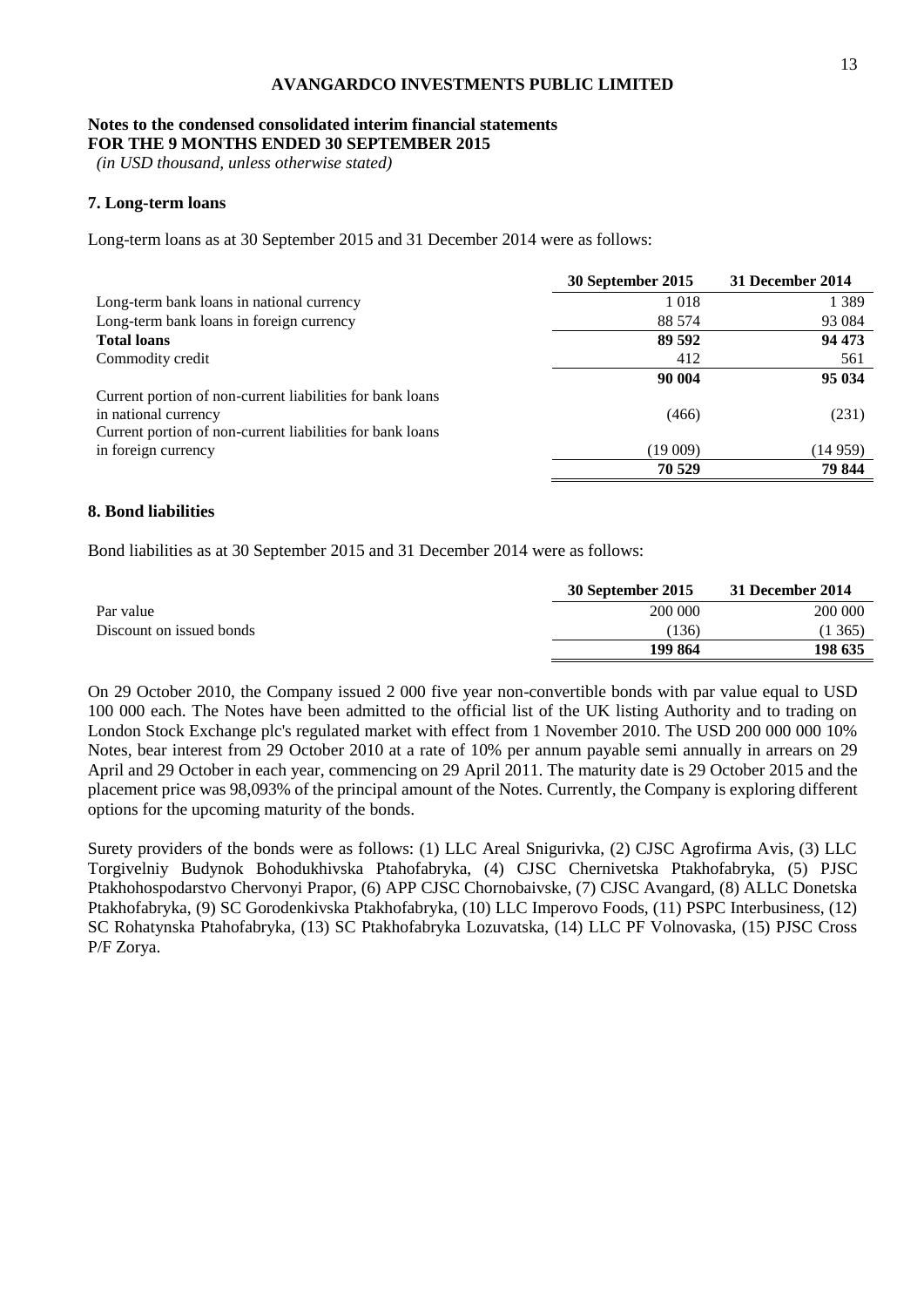#### **Notes to the condensed consolidated interim financial statements FOR THE 9 MONTHS ENDED 30 SEPTEMBER 2015**

*(in USD thousand, unless otherwise stated)*

# **9. Other accounts payable**

Other accounts payable as at 30 September 2015 and 31 December 2014 were as follows:

|                                                    | 30 September 2015 | 31 December 2014 |
|----------------------------------------------------|-------------------|------------------|
| Accrued expenses for future employee benefits      | 362               | 515              |
| Other accrued expenses                             | 129               | 211              |
| Wages and salaries and related taxes liabilities   | 172               | 1415             |
| Other taxes and compulsory payments liabilities    | 3431              | 1 1 3 3          |
| Accounts payable for property, plant and equipment | 28                | 709              |
| Advances received from customers                   | 381               | 394              |
| Interest payable on loans                          | 832               |                  |
| Accrued coupon on bonds                            | 8461              | 3 4 6 2          |
| Dividends payable                                  | 29 600            | 29 542           |
| Other payables                                     | 2 1 3 2           | 1965             |
|                                                    | 45 5 28           | 39 351           |

# **10. Revenue**

Sales revenue for the 9 months ended 30 September 2015 and 30 September 2014 was as follows:

|                                               | 9 months ended    |                   |  |
|-----------------------------------------------|-------------------|-------------------|--|
|                                               | 30 September 2015 | 30 September 2014 |  |
| Revenue from finished goods                   | 176 209           | 353 625           |  |
| Revenue from goods sold and services rendered | 268               | ! 068             |  |
|                                               | 176 477           | 354 693           |  |

## **11. Cost of sales**

Cost of sales for the 9 months ended 30 September 2015 and 30 September 2014 was as follows:

|                                          | 9 months ended |                   |                   |  |
|------------------------------------------|----------------|-------------------|-------------------|--|
|                                          | <b>Note</b>    | 30 September 2015 | 30 September 2014 |  |
| Cost of finished goods sold              | 12             | (165 780)         | (259585)          |  |
| Cost of goods sold and services rendered |                | (367)             | (1 557            |  |
|                                          |                | (166147)          | (261142)          |  |

# **12. Cost of sales by elements**

The cost of finished goods sold (Note 11) for the 9 months ended 30 September 2015 and 30 September 2014 was as follows:

|                                                   | 9 months ended |                   |                   |  |
|---------------------------------------------------|----------------|-------------------|-------------------|--|
|                                                   | <b>Note</b>    | 30 September 2015 | 30 September 2014 |  |
| Raw materials                                     |                | (122731)          | (210658)          |  |
| Payroll of production personnel and related taxes |                | (3988)            | (12 258)          |  |
| Depreciation                                      |                | (17.545)          | (14765)           |  |
| Services provided by third parties                |                | (21406)           | (21789)           |  |
| Other expenses                                    |                | (110)             | (115)             |  |
|                                                   | 11             | (165 780)         | (259585)          |  |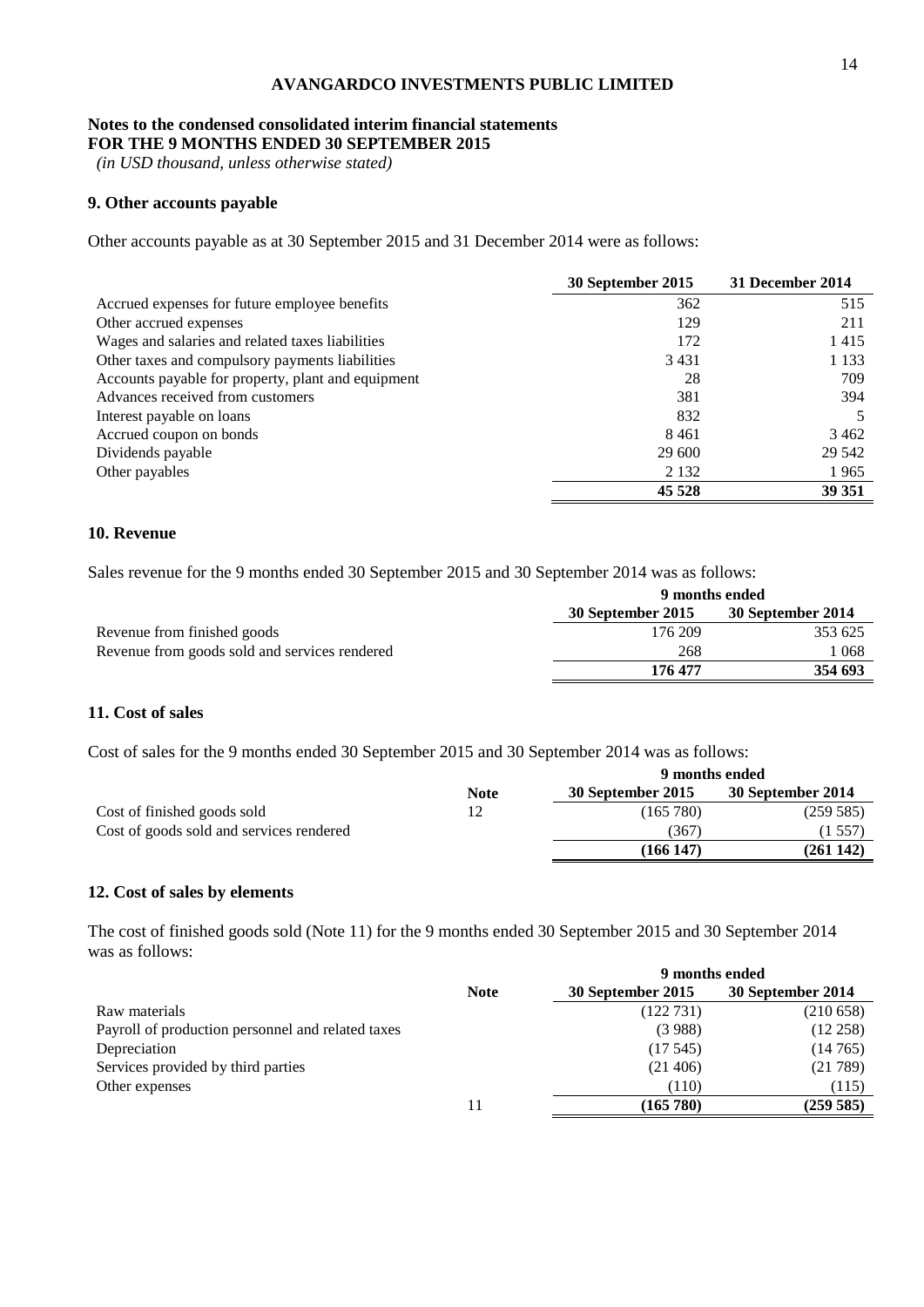#### **Notes to the condensed consolidated interim financial statements FOR THE 9 MONTHS ENDED 30 SEPTEMBER 2015**

*(in USD thousand, unless otherwise stated)*

# **13. Finance costs**

Finance costs for the 9 months ended 30 September 2015 and 30 September 2014 was as follows:

| 9 months ended    |                   |  |
|-------------------|-------------------|--|
| 30 September 2015 | 30 September 2014 |  |
| (4269)            | (5948)            |  |
| (4269)            | (5948)            |  |
| (15)              | (101)             |  |
| (15000)           | (15908)           |  |
| (1236)            | (1821)            |  |
| (20520)           | (23 778)          |  |
|                   |                   |  |

#### **14. Related party balances and transactions**

The Company is controlled by Oleg Bakhmatyuk, who directly or indirectly owns 77.5% of the Company's share capital. The remaining 22.5% of the shares are widely owned.

For the purposes of these condensed consolidated interim financial statements, parties are considered to be related if one party has the ability to control the other party, is under common control, or can exercise significant influence over the other party in making financial or operational decisions. In considering each possible related party relationship, attention is directed to the substance of the relationship, not merely the legal form.

According to these criteria the related parties of the Group are divided into the following categories:

- A. Key management personnel;
- B. Companies having the same top management;
- C. Companies in which the Group's owners have an equity interest;
- D. Companies in which activities are significantly influenced by the Group's owners.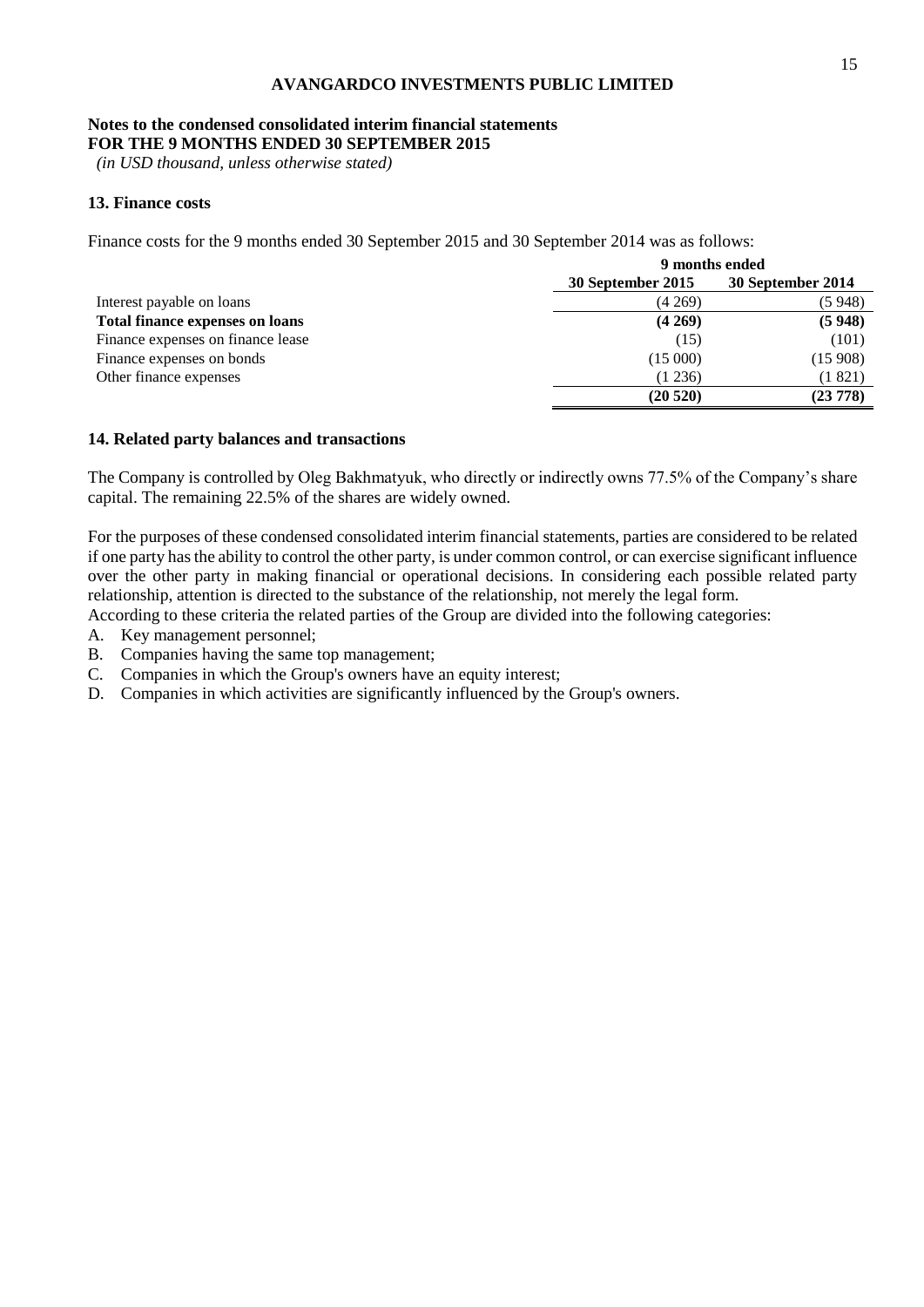## **Notes to the condensed consolidated interim financial statements FOR THE 9 MONTHS ENDED 30 SEPTEMBER 2015**

*(in USD thousand, unless otherwise stated)*

# **24. Related party balances and transactions (cont.)**

Outstanding amounts of the Group for transactions with related parties as at 30 September 2015 and 31 December 2014 were as follows:

|                                                                                                                   | Outstanding balances with related parties as at |                  |  |
|-------------------------------------------------------------------------------------------------------------------|-------------------------------------------------|------------------|--|
|                                                                                                                   | 30 September 2015                               | 31 December 2014 |  |
| Prepayments and other current assets, net<br>C. Companies in which the Group's owners have an<br>equity interest; |                                                 | 2                |  |
| D. Companies in which activities are significantly<br>influenced by the Group's owners                            | 7 2 6 2                                         | 5 5 1 6          |  |
|                                                                                                                   | 7 2 6 2                                         | 5 5 1 8          |  |
| <b>Trade accounts receivable</b><br>C. Companies in which the Group's owners have an<br>equity interest;          |                                                 | $\overline{4}$   |  |
| D. Companies in which activities are significantly<br>influenced by the Group's owners                            | 333                                             | 156              |  |
|                                                                                                                   | 333                                             | <b>160</b>       |  |
| Cash and cash equivalents                                                                                         |                                                 |                  |  |
| D. Companies in which activities are significantly<br>influenced by the Group's owners                            | 13 688                                          | 14 550           |  |
|                                                                                                                   | 13 688                                          | 14 5 5 0         |  |
| Long-term finance lease                                                                                           |                                                 |                  |  |
| D. Companies in which activities are significantly<br>influenced by the Group's owners                            | 38                                              | 53               |  |
|                                                                                                                   | 38                                              | 53               |  |
| <b>Current portion of non-current liabilities</b>                                                                 |                                                 |                  |  |
| D. Companies in which activities are significantly<br>influenced by the Group's owners                            | 17                                              | 23               |  |
|                                                                                                                   | 17                                              | 23               |  |
| <b>Trade accounts payable</b>                                                                                     |                                                 |                  |  |
| D. Companies in which activities are significantly<br>influenced by the Group's owners                            |                                                 | 33               |  |
|                                                                                                                   |                                                 | 33               |  |
| <b>Other current liabilities</b><br>C. Companies in which the Group's owners have an<br>equity interest;          |                                                 | 8719             |  |
| D. Companies in which activities are significantly<br>influenced by the Group's owners                            | 10                                              | 14 4 24          |  |
|                                                                                                                   | 10                                              | 23 143           |  |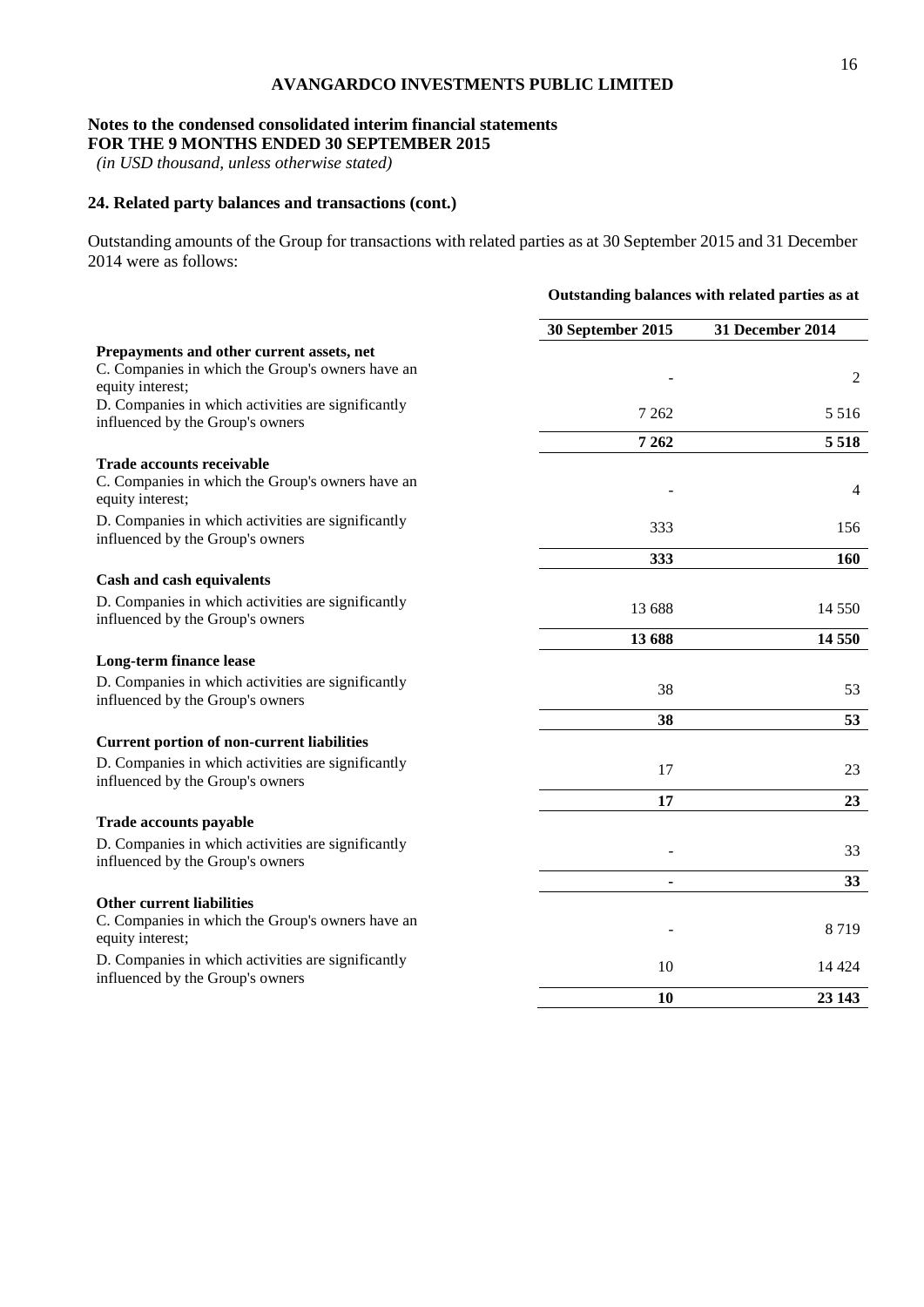## **Notes to the condensed consolidated interim financial statements FOR THE 9 MONTHS ENDED 30 SEPTEMBER 2015**

*(in USD thousand, unless otherwise stated)*

# **24. Related party balances and transactions (cont.)**

The Group's transactions with related parties for the 9 months ended 30 September 2015 and 30 September 2014 were as follows:

|                                                    | Transactions with related parties for the 9<br>months ended |                   |
|----------------------------------------------------|-------------------------------------------------------------|-------------------|
|                                                    | 30 September 2015                                           | 30 September 2014 |
| Sales revenue                                      |                                                             |                   |
| D. Companies in which activities are significantly |                                                             |                   |
| influenced by the Group's owners                   | 750                                                         | 1 302             |
|                                                    | 750                                                         | 1 302             |
| <b>General administrative expenses</b>             |                                                             |                   |
| D. Companies in which activities are significantly |                                                             |                   |
| influenced by the Group's owners                   | (46)                                                        | (66)              |
|                                                    | (46)                                                        | (66)              |
| <b>Distribution expenses</b>                       |                                                             |                   |
| D. Companies in which activities are significantly |                                                             |                   |
| influenced by the Group's owners                   | (3896)                                                      | (4182)            |
|                                                    | (3896)                                                      | (4182)            |
| Other operating income/(expenses), net             |                                                             |                   |
| D. Companies in which activities are significantly |                                                             |                   |
| influenced by the Group's owners                   | (28546)                                                     | 289               |
|                                                    | (28546)                                                     | 289               |
| <b>Finance income</b>                              |                                                             |                   |
| D. Companies in which activities are significantly |                                                             |                   |
| influenced by the Group's owners                   | 30                                                          | 34                |
|                                                    | 30                                                          | 34                |
| <b>Finance costs</b>                               |                                                             |                   |
| D. Companies in which activities are significantly |                                                             |                   |
| influenced by the Group's owners                   | (23)                                                        | (35)              |
|                                                    | (23)                                                        | (35)              |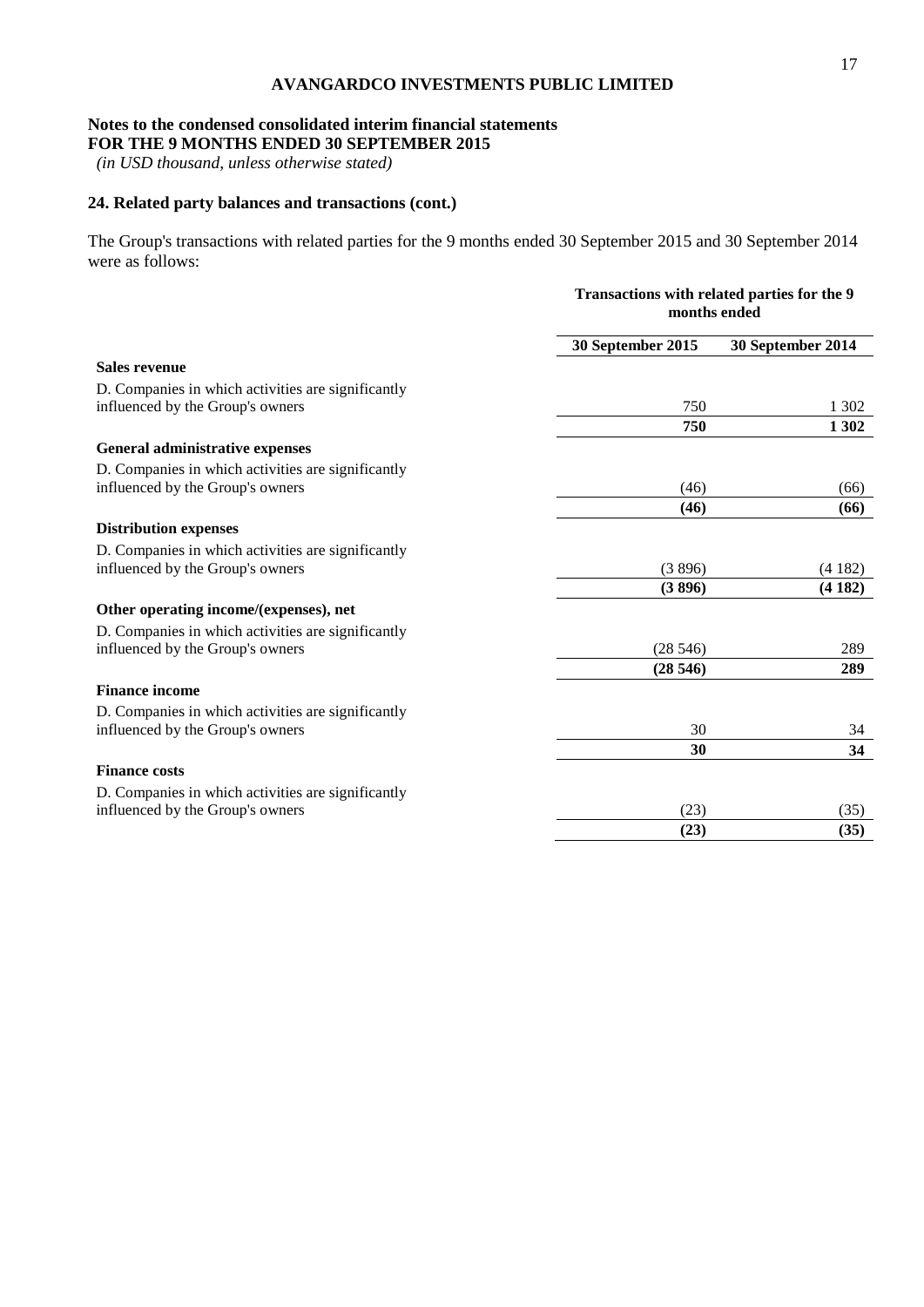#### **Notes to the condensed consolidated interim financial statements FOR THE 9 MONTHS ENDED 30 SEPTEMBER 2015**

*(in USD thousand, unless otherwise stated)*

## **15. Operating segments**

A reportable segment is a separable component of a business entity that produces goods or provides services to individuals (or groups of related products or services) in a particular economic environment that is subject to risks and generate revenues other than risks and income of those components that are peculiar to other reportable segments.

For the purpose of management the Group is divided into the following reportable segments on the basis of produced goods and rendered services, and consists of the following 5 reportable segments:

- shell eggs breeding of industrial laying hens, production and sale of shell eggs;
- poultry incubation (production and sale of baby chicks), breeding of young birds for sale, as well as sale of birds for slaughter;
- animal feed production and sale of feeds;
- egg products processing and sale of egg products;
- other activities including sale of goods and services, sale of poultry meat and by-products, sale of plant production, sale of poultry manure etc.

Management monitors the operating results of each of the units separately for the purposes of making decisions about resources allocation and evaluation of operating results. The results of segments' activities are measured on the basis of operating profit or loss, its measurement is carried out accordingly to measurement of operating profit or loss in the condensed consolidated interim financial statements.

Reportable segment information for the 9 months ended 30 September 2015 was as follows:

|                                                               | <b>Shell eggs</b> | <b>Poultry</b>           | <b>Animal</b><br>feed | Egg<br>products | <b>Other</b><br>activities | Aujustments<br>and<br>elimination | <b>Total</b> |
|---------------------------------------------------------------|-------------------|--------------------------|-----------------------|-----------------|----------------------------|-----------------------------------|--------------|
| Sales revenue                                                 | 210 014           | 21817                    | 120 957               | 48 440          | 746                        |                                   | 401 974      |
| Intra-group elimination                                       | (88649)           | (15806)                  | (120)<br>595)         |                 | (448)                      | $\overline{\phantom{a}}$          | (225 498)    |
| Revenue from external buyers                                  | 121 365           | 6 0 1 1                  | 363                   | 48 440          | 298                        | $\blacksquare$                    | 176 477      |
| Income from revaluation of<br>biological assets at fair value | (3104)            | 5 6 9 5                  |                       |                 |                            |                                   | 2 5 9 0      |
| Other operating expenses                                      | (31 720)          | (735)                    | (45039)               | (35 232)        | (738)                      | $\overline{\phantom{a}}$          | (113 463)    |
| Income from government<br>grants and incentives               | 83                | 1                        |                       |                 |                            |                                   | 85           |
| <b>OPERATING LOSS</b>                                         | (25771)           | 306                      | (46282)               | (26 392)        | (3 931)                    | ۰                                 | (102 069)    |
| Finance income                                                | 281               | 6                        |                       | 2809            |                            |                                   | 3 0 9 7      |
| Finance costs.                                                | (130)             |                          | $\overline{a}$        | (2816)          | (17574)                    | $\overline{\phantom{a}}$          | (20520)      |
| <i>including:</i>                                             |                   |                          |                       |                 |                            |                                   |              |
| Interest payable on loans                                     | (119)             |                          |                       | (2815)          | (1334)                     |                                   | (4269)       |
| Income tax (expense)/credit                                   |                   | $\overline{\phantom{a}}$ | (209)                 | 2 7 0 5         | 6                          | $\overline{\phantom{a}}$          | 2 5 0 2      |
| <b>NET LOSS FOR THE</b><br><b>PERIOD</b>                      | (25548)           | 152                      | (46 489)              | (29 421)        | (49181)                    | $\blacksquare$                    | (150 486)    |
| <b>TOTAL ASSETS</b>                                           | 2 395 573         | 68 801                   | 257 871               | 398 482         | (307501)                   | (2128249)                         | 684 977      |
| <b>TOTAL LIABILITIES</b>                                      | 1682769           | 8 3 1 9                  | 294 454               | 182 048         | 341 960                    | $(2\,118\,559)$                   | 390 992      |

**Adjustments**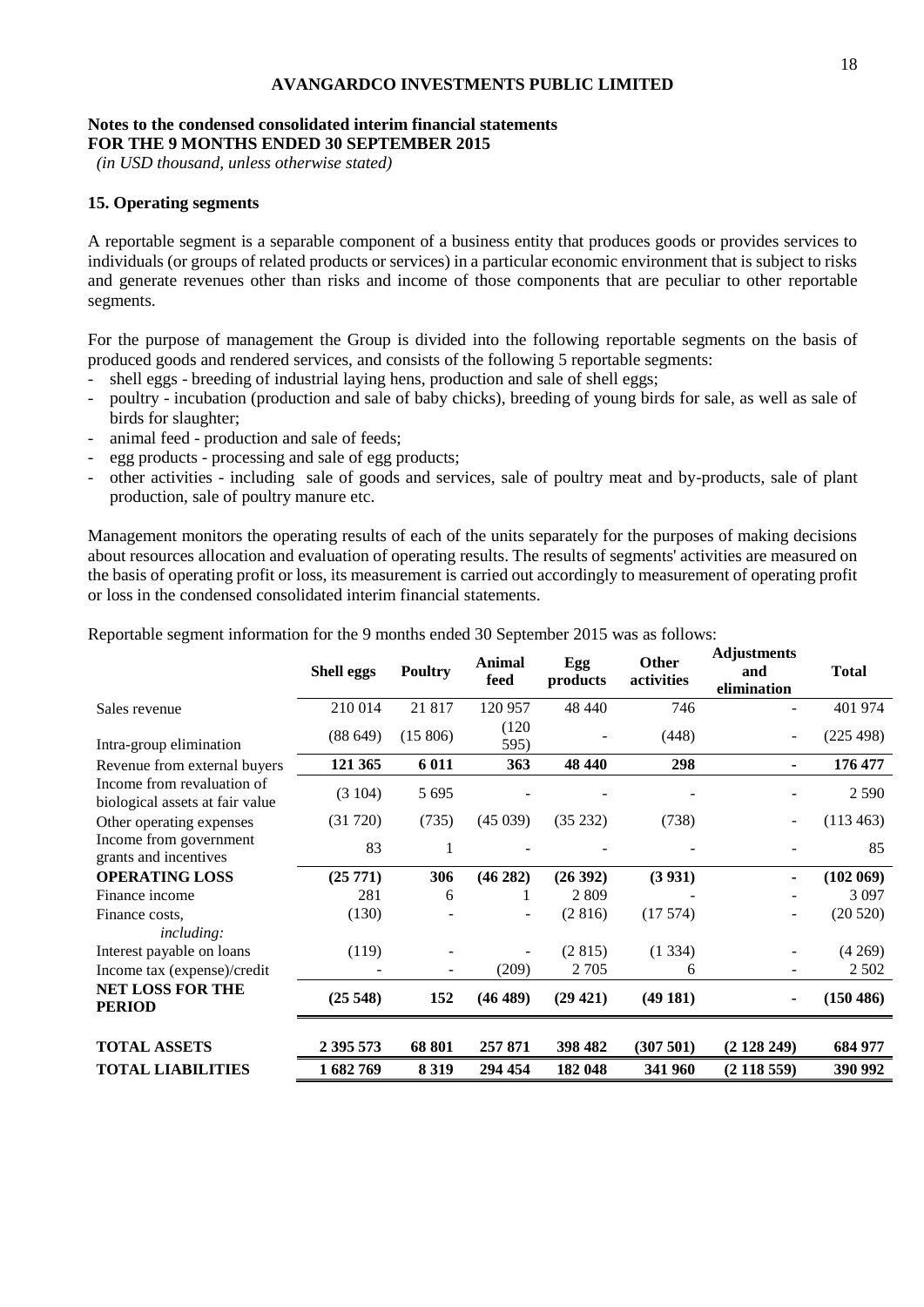#### **Notes to the condensed consolidated interim financial statements FOR THE 9 MONTHS ENDED 30 SEPTEMBER 2015**

*(in USD thousand, unless otherwise stated)*

# **15. Operating segments (cont.)**

Reportable segment information for the 9 months ended 30 September 2014 was as follows:

|                                                               | <b>Shell eggs</b> | Poultry        | <b>Animal</b><br>feed | Egg<br>products | <b>Other</b><br>activities | <b>Adjustments</b><br>and<br>elimination | <b>Total</b> |
|---------------------------------------------------------------|-------------------|----------------|-----------------------|-----------------|----------------------------|------------------------------------------|--------------|
| Sales revenue                                                 | 389 660           | 109<br>672     | 147 685               | 103 312         | 7640                       |                                          | 757 970      |
| Intra-group elimination                                       | (163 651)         | (85)<br>437)   | (147)<br>673)         |                 | (6517)                     |                                          | (403 277)    |
| Revenue from external buyers                                  | 226 009           | 24 236         | 12                    | 103 312         | 1 1 2 3                    | ٠                                        | 354 693      |
| Income from revaluation of<br>biological assets at fair value | (3852)            | 12 3 8 7       |                       |                 |                            |                                          | 8 5 3 4      |
| Other operating<br>income/(expenses)                          | (16 480)          | (1039)         | (545)                 | 422             | (141)                      |                                          | (17781)      |
| Income from government<br>grants and incentives               | 108               | $\overline{2}$ |                       |                 |                            |                                          | 110          |
| <b>OPERATING</b><br>PROFIT/(LOSS)                             | 41 442            | (591)          | (6716)                | 38 314          | (4810)                     |                                          | 67 638       |
| Finance income                                                | 68                | 10             | 28                    | 36              | 2                          |                                          | 143          |
| Finance costs.<br>including:                                  | (797)             |                |                       | (4266)          | (18714)                    |                                          | (23 778)     |
| Interest payable on loans                                     | (268)             |                |                       | (4266)          | (1414)                     |                                          | (5948)       |
| Income tax (expense)/credit                                   |                   |                | (970)                 | 672             | 8                          |                                          | (289)        |
| NET PROFIT/(LOSS) FOR<br><b>THE PERIOD</b>                    | 40 666            | (821)          | (7659)                | 30 459          | (68 393)                   |                                          | (5747)       |
| <b>TOTAL ASSETS</b>                                           | 2 026 713         | 65 566         | 323 248               | 386 064         | 495 982                    | (2057554)                                | 1 240 019    |
| <b>TOTAL LIABILITIES</b>                                      | 640 448           | 12 943         | 279 730               | 251 936         | 324 721                    | (1135497)                                | 374 283      |
|                                                               |                   |                |                       |                 |                            |                                          |              |

#### **16. Financial risk management**

#### *Capital management*

The Group's management follows the policy of providing the firm capital base which allows supporting the trust of investors, creditors and market and ensuring future business development.

In relation to capital management the Group's objectives are as follows: maintaining the Group's ability to adhere to the going concern principle in order to provide income for owners and benefits to other interested parties, and also maintaining the optimal capital structure with the purpose of its cost reduction.

To manage capital, the Group's management, above all, uses the calculations of the financial leverage coefficient (ratio of leverage ratio) and the ratio between net debt and EBITDA.

Financial leverage is calculated as a ratio between net debt and total amount of capital. Net debt is calculated as cumulative borrowings net of cash and cash equivalents. Total amount of capital is calculated as own capital reflected in the condensed consolidated statement of financial position plus the amount of net debt.

This ratio measures net debt as a proportion of the capital of the Group, i.e. it correlates the debt with total equity and shows whether the Group is able to pay the amount of outstanding debts. An increase in this coefficient indicates an increase in borrowings relative to the total amount of the Group's capital. Monitoring this indicator is necessary to keep the optimal correlation between own funds and borrowings of the Group in order to avoid problems from over leverage.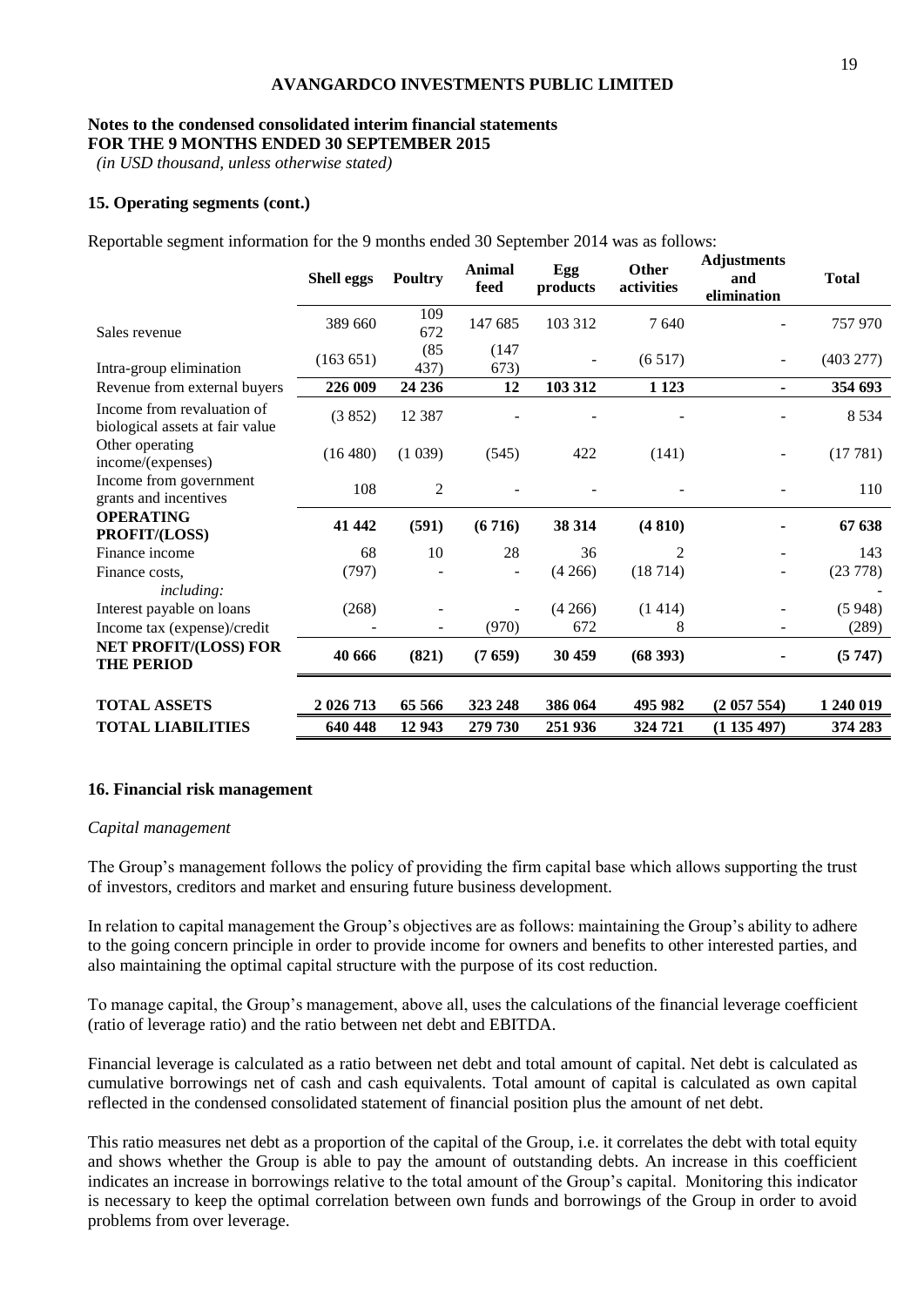#### **Notes to the condensed consolidated interim financial statements FOR THE 9 MONTHS ENDED 30 SEPTEMBER 2015**

*(in USD thousand, unless otherwise stated)*

## **16. Financial risk management (cont.)**

*Capital management (cont.)*

## Financial leverage ratio calculation

For the ratio of net debt to EBITDA, the calculation of net debt is as above. EBITDA is an indicator of income before taxes, interest depreciation and amortisation. It is useful for the Group's financial analysis, since the Group's activity is connected with long-term investments in property, plant and equipment. EBITDA does not include depreciation, so that in the Group's opinion, it reflects the approximate cash flows deriving from the Group's income in a more reliable way.

The ratio of net debt to EBITDA gives an indication of whether income obtained from operating activities is sufficient to meet the Group's liabilities.

As at 30 September 2015 and 31 December 2014 the Group's financial leverage coefficient was 50,3% and 25.9% respectively.

|                                         | <b>Carrying value</b> |                  |  |
|-----------------------------------------|-----------------------|------------------|--|
|                                         | 30 September 2015     | 31 December 2014 |  |
| Short-term loans                        | 50 000                | 50 000           |  |
| Long-term loans                         | 70 5 29               | 79 844           |  |
| Current portion of long-term loans      | 19 4 74               | 15 190           |  |
| Long-term finance lease (including VAT) | 56                    | 88               |  |
| Short-term bond liabilities             | 199 864               | 198 635          |  |
| <b>Total borrowings</b>                 | 339 923               | 343 757          |  |
| Cash and cash equivalents               | (42315)               | (117856)         |  |
| Net debt                                | 297 608               | 225 901          |  |
| Share capital                           | 836                   | 836              |  |
| Share premium                           | 201 164               | 201 164          |  |
| Capital contribution reserve            | 115 858               | 115 858          |  |
| Retained earnings                       | 931 033               | 1 077 158        |  |
| Foreign currency translation reserve    | (947906)              | (776 404)        |  |
| Non-controlling interests               | (7000)                | 27 27 6          |  |
| <b>Total equity</b>                     | 293 985               | 645 888          |  |
| Total amount of equity and net debt     | 591 593               | 871789           |  |
| <b>Financial leverage coefficient</b>   | 50,3%                 | 25,9%            |  |